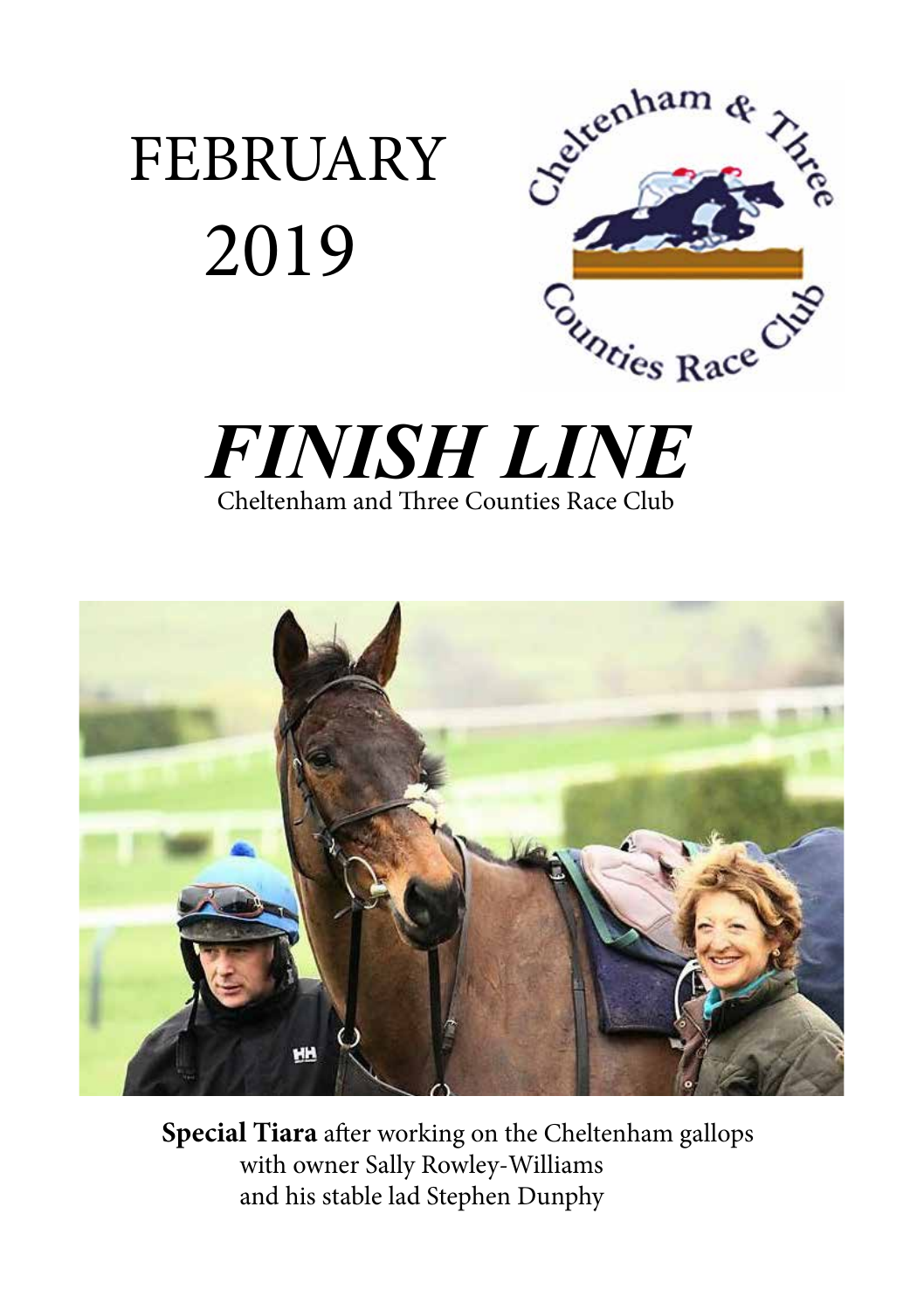# **CONTENTS**

Editor's Chatter Dodges New Adventure David Massey Article John Hales Article Upton Viva Stud January Club Meeting Club Meetings and Stable Visits Ally Stirling Racing In Dubai Festival Trials Day Jo O'Neill Richard Davis Award Noel George Q&A Syndicate Matters Tipster Competition



## Chatter From Sarah

So here we are in February and ever nearer the 'Festival'. We had a scare with Equine Influenza shutting down racing and now the tighter rules on bio-security and vaccinations for racehorses are in place.

I had a wonderful day over in Ireland at Gowran Park to attend the Thyestes Meeting. The weather was kind to us and there were some wonderful horses on show with some brilliant racing. Presenting Percy made a winning appearance although not all were impressed with the run, I personally thought he did fine! I was very impressed with the Mullins bumper horse 'Blue Sari' and had a quick chat with his very happy lass Steph Searle who was over the moon with him.

The racing world lost a true hero in the shape of Special Tiara who sadly had a fatal injury at Leopardstown. He loved his racing which we all witnessed at Cheltenham and had a very loving owner in Sally Rowley-Williams. He will be missed.

Also ...........There is still time to volunteer to help out on Festival Preview night on 10th March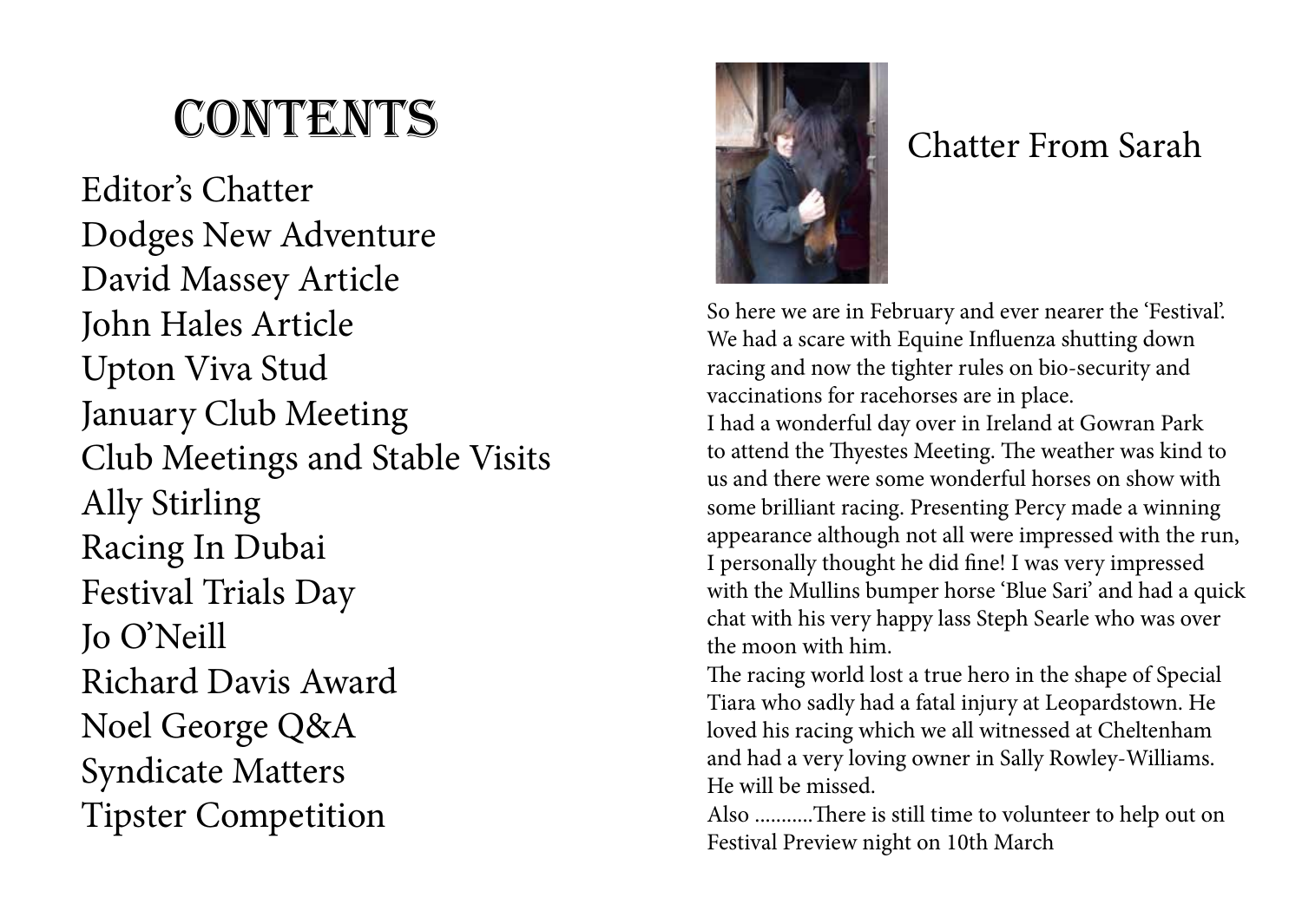# **DODGES NEW ADVENTURE**

So this month has been another quiet one for Dodge. With the weather putting stops to us heading out, work being very busy, and the farm at home getting some new members. We haven't had much of a chance to go out and about away from the farm.



Mum and Dad own and run a chicken farm. We have 16,000 hens that lay for St Ewe Free Range Eggs, which is where we send them, to then get

sold in the shops. So just before Christmas we got a new flock in so this month has all been about settling them in and getting them happy before they get in full swing laying. A lot of early hours are put in to start with in the early days: 4:30am starts, walking round the birds and then grading the eggs. By the time I've finished riding out for Paul at 12.30 there's not a lot of energy left in the tank so we stay at home and go for a jolly round the farm.



We took a walk and trot around the roads a couple weeks ago to see a friend that used to live on the neighbouring farm before she moved to London. She had come home for a couple of weeks over the Christmas period along with her new little boy. Dodge met Harry for the first time, actually the first baby that Dodge has met properly. He was quite unsure about it to start with but in the end they were the best of friends.

Mid January, the Racing Post was going over the top 2 mile chasers of all time. Dodge made the cut, all the owners and myself were over the moon so I purchased myself a copy to break the news to Dodge, I showed him the article and he was as excited about it as we were. He showed quite an interest in reading the

article to see what they had said about him. Love him!!



It's nice to know that he is still loved by many, not just me, even now when he's been away from the racing world for a couple years!! I think we all know by now he is the apple of my eye and could never do anything wrong.

I hope everyone had a brilliant New Years and it's going the way we all planned. Until next time, goodbye from Dodge and I.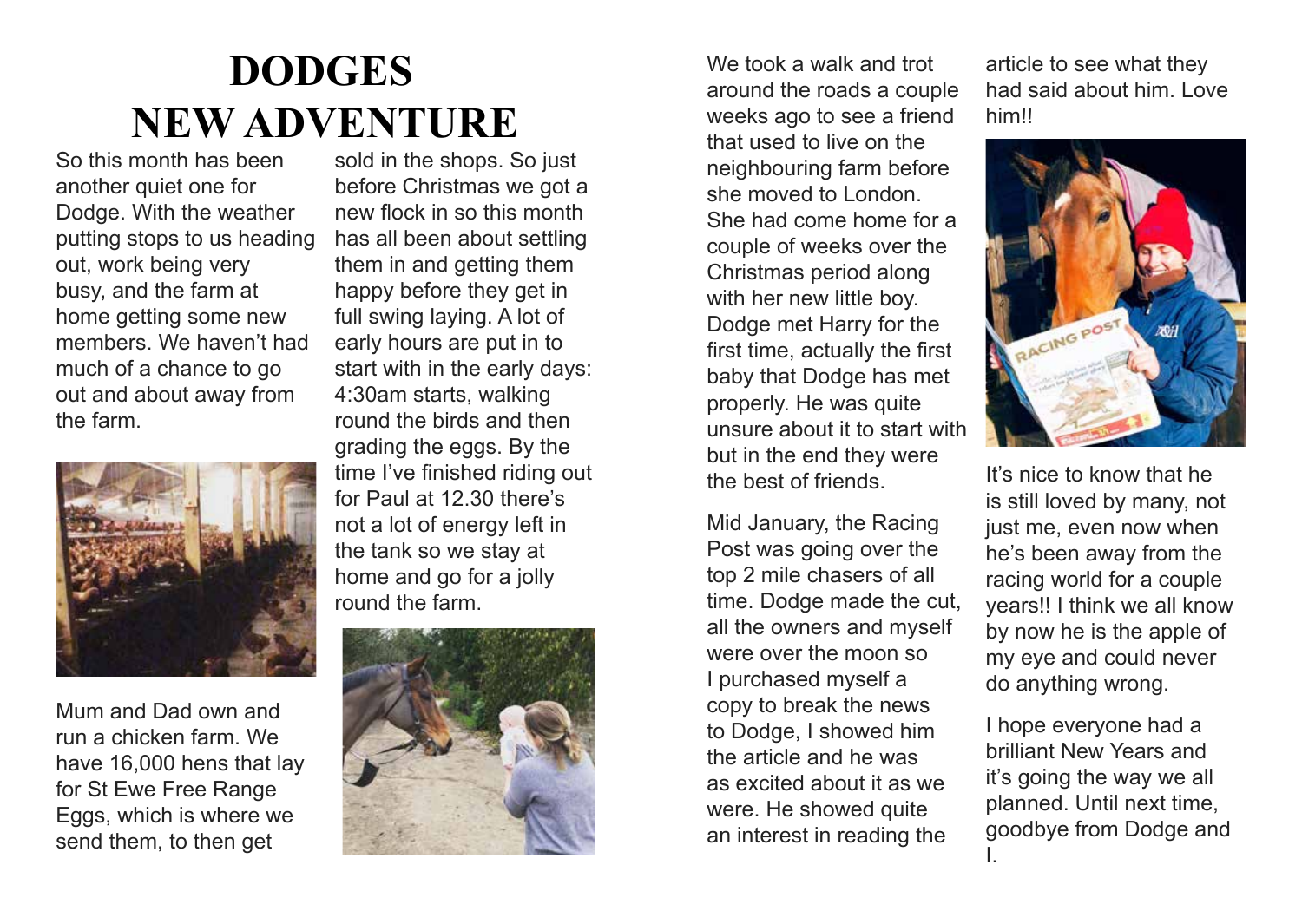## *David Massey Article*

*"Throw your homework onto the fire, "* sang The Smiths in Sheila Take A Bow. "*Come out, and find the one you love."* Admirable sentiments, but how many of us find love on a racecourse, eh? Well, okay, *I did* (*@Sonic\_Lady on Twitter, she'll be delighted with a follow*) but we're more concerned with finding a Cheltenham winner or two, given it's proximity now. So I'm suggesting we throw the form book onto the fire for this month's article, and have a pop at a few horses that maybe the form doesn't point to, but the prices are simply too big to resist. So, with nothing less than 33-1 shots this month, let's get rich…

#### *Champion Hurdle - Global Citizen*

I was all for rowing in with Silver Streak at a huge price here, but after his defeat by Global Citizen in the Champion Hurdle Trial at Haydock, that plan appears to have gone by the wayside, with Evan Williams saying he won't go for the race now. Instead, jump ship to Global Citizen, who makes some appeal at a general 33-1.

Cast your mind back to the

Dovecote last year when he dished out a 9l thrashing to Scarlet Dragon and all, and more to the point the comments of his trainer when he didn't give him an entry for the Supreme afterwards. He was kicking himself for not doing so, which gives you a fair idea of what he thinks he's capable of. Since then he's not taken a backwards step - no, not even his defeat in the Christmas Hurdle was deemed a demotion by the handicapper, and there are excuses for that run. Not least, the yard appeared to be under a bit of a cloud (just three winners from 47 runners in December, well below their usual operating percentage) but are in much better form as I write this. He was impressive at Haydock and showed no signs of stopping at the finish, a slightly less aggressive ride seemingly doing the trick. Yes, the hill will ask a question of him but he's got a great cruising speed and decent ground will suit.

Put it this way - Samcro is a shorter price. Which one would you rather be on?

### *Champion Chase - Lady Buttons*

Mountain to climb on the figures but there's so much else to enjoy about this likeable mare that she could easily pick up some

place money if, as is somewhat expected, this race rather falls apart due to the presence of the all-conquering Altior.

Whereas some of Altior's main rivals - the likes of Un De Sceaux and Min - could be moved to alternative targets, the fact that Lady Buttons is a proper twomiler means she's very likely to be targeted at this (as already hinted at by her trainer) than the Ryanair or Mares Hurdle.

All she's done this season is improve - starting out with victory in the OLBG Mares Hurdle at Wetherby in November, followed that up with an effortless win off a mark of 140 over fences at Newbury and then showed her courage when winning at Doncaster in a Listed Mares Chase on her latest start - her tenacity getting her home over a trip that probably stretched her stamina to the limits.

She jumps superbly, travels very strongly, and to me the only question is whether she'll be as effective at Cheltenham as she is on flatter tracks. That's a concern, but not enough to put me off having a go each-way. You're playing for the places, barring Altior's connections forgetting

what day of the week the race is held on, but the place part of the bet appeals enough to take a chance.

#### *Mares Hurdle - Queenohearts*

Were this on any other day bar the first day I wouldn't be putting her up, as she needs some cut in the ground to show her best, but the edict from the BHA this year states that the ground is to be watered to produce ground on the slower side of good for the first day, so there's every chance Queenohearts may well take her chance.

There's plenty to like about her - she's improving, with her Chepstow second in a maiden hurdle looking a lot better than it did at the time (plenty of winners have come from the race), and then, despite a slipping saddle at Haydock last time, found enough to bravely hold off Danse Idol and Off The Hook (who has franked the form since). Game and genuine, and trained, for my money, by one of the most underrated trainers in the business in Stuart Edmunds, there's plenty of 40-1 NRNB around and that looks worth taking.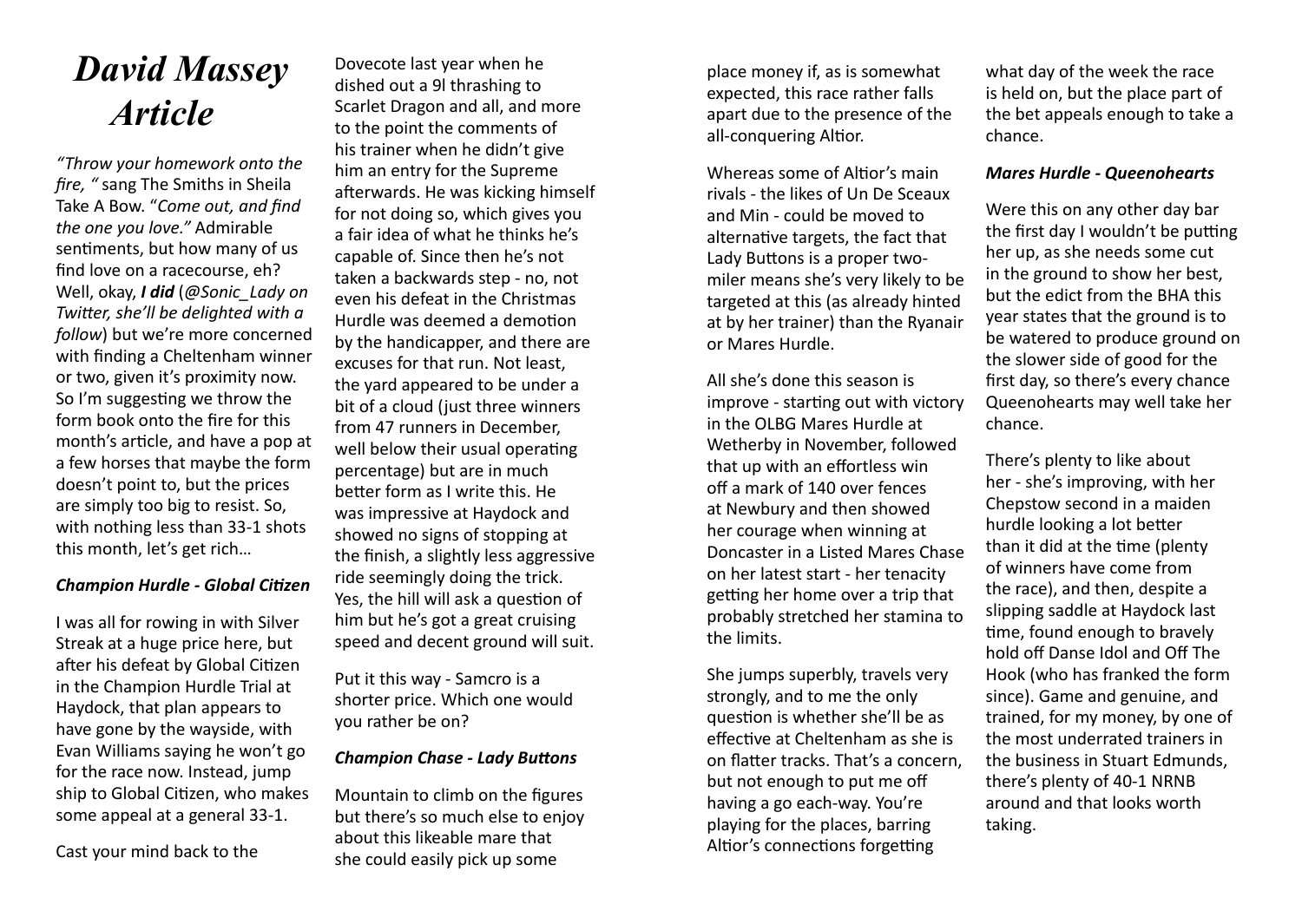## **JOHN HALES ARTICLE**

Following the very impressive win by Aux Ptits Soins on New Year's Day at Cheltenham my family set off for our annual holiday in Barbados knowing that we had the Racing channels available to watch although the number of runners would be limited during January.

We did not have to wait long to experience again the highs and lows of NH Racing. The one horse that we bred and put into training was Just Rocky. By Yates out of our winning Mare High Benefit. Following 2 successful Bumpers 3rd and 4th he went to Bangor for his first Novice Hurdle and was tragically killed at the first obstacle. It is always a very sad moment when you lose a horse but I feel really sorry for the Halmurrit Syndicate who owned the horse. Rocky was their first horse and they had a limited budget when they first purchased the horse and I decided to become a 25% shareholder to complete the sale. It is now almost certain

that the 3 lads will leave the sport as Rocky was not insured. The cost of insurance is prohibitive which highlights the risk in our Sport.



Protektorat

At this time I felt like having a break from the sport and it was not until Sat 26th January before we had 2 more runners at Cheltenham. Protektorat was entered in the juvenile hurdle and Aux Petits Soins in the Cleeve hurdle. Protektorat Racing in the colours of Sir Alex Ferguson ran a good race before "blowing up" with 2 hurdles to go. This was lack of racing fitness and I am sure he will really benefit from the run. Even if he had won the race we would not have entered the Triumph Hurdle at the Festival. He will now have a race at Aintree then turned away until next season. He is potentially a very good chaser in the making and we have got to give him time.



### Aux Petits Soins

With Aux Petits Soins I was very disappointed with his run following his electric finish on New Years Day. My daughter tells me that the race on New Year's Day was 9 secs faster than the Cleeve hurdle. Certainly "Sergio "did not have the kick off the final bend that he showed in the previous race and the jury is now out regarding his next race. Was it "Bounce Back" but this normally happens after the 2nd race of the season and this was his his 3rd race. He came out of the race very well so he will be completely checked over before making a decision regarding the Festival

although I would still like to go for the Stayers Hurdle if we are confident he can show the ability he showed on " New Years Day.

The Gi Gi partnership are hoping to get going this Sat where Brio Conte is entered at Sandown and we are planning to race our latest purchase Flash Collonges before the end of the season.

Dan Skelton has now confirmed that Eclair Danaiy has recovered from his Pelvic problem but being a very promising young horse we have decided to let him come home and he will be back at my daughters farm next week where he will join Marie Banrigh for an extended summer break. We believe that both horses will really benefit from this break and give them every chance to mature.

Politologue will run in the Ascot Chase on Feb 16th and then to the Festival in what is most likely to be The Ryan Air followed by the Melling Chase at Aintree.

*John*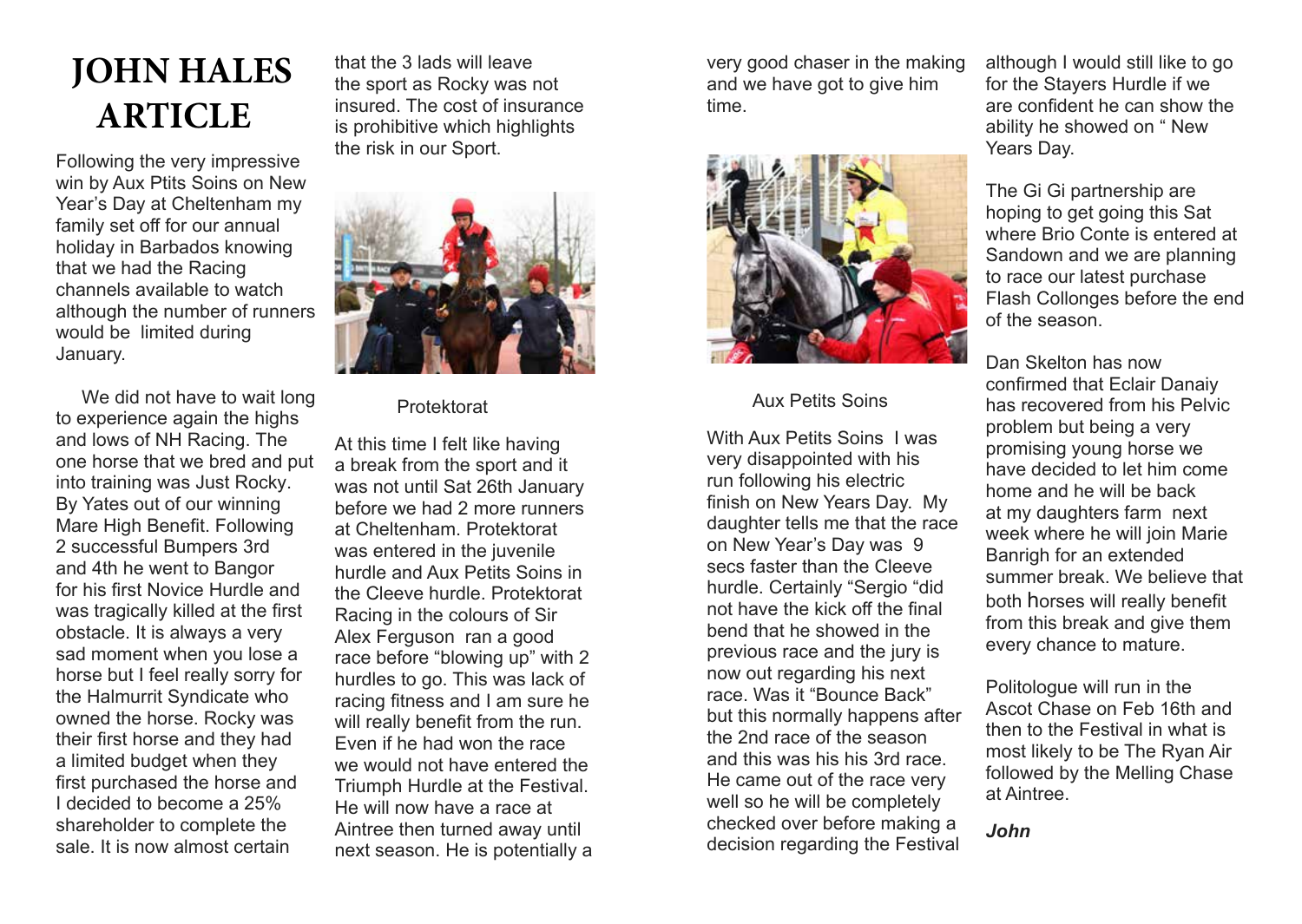# *UPTON VIVA STUD*

January is notoriously known as the longest month and it certainly did seem to go on forever..........very cold at -8 one day and +10 the next, one extreme to the other! After a long dry spell, the snow and hard frosts arrived making life very difficult for managing the horses that live out. Morning and evening, water troughs needed the ice broken and after several days of very low temperatures and frozen pipes, taking out water in containers was also a necessity. Fortunately this didn't last for long and we were all relieved when the pipes defrosted and sent water flowing into the troughs once again. Copious amounts of haylage also needed to be taken out to the fields as what grass we do have is very limited and of low nutritional value, at least with plenty to eat the horses kept themselves warm. The in foal mares obviously need more nutrition at this stage in their pregnancy so plenty of

haylage as well as hard feed is the norm. We like to feed a bone supplement (calcium) in the last trimester so this is now added to their basic daily ration.

At the beginning of January all our broodmares were swabbed and blood sampled ready for the 2019 covering season and the empty mares were also scanned as they have been under lights to encourage them to come into oestrus. One mare, Tidara Angel, was already cycling and if all goes to plan we should be ready to visit the stallion soon after the start of the season on 14th February (Valentine's day)...........quite an appropriate date! We have scanned her twice more and she is still on schedule to visit Nathaniel....... very excited am I as he is the sire of the wonderful winning flat mare Enable. Angel is herself flat bred being by the sire Oratorio out of a Kris S mare but she also ran over hurdles in France so who knows what may be the end result. The other empty mares were all still in di-oestrus (not cycling) so we will leave them

alone until the second week of February and then re scan. We have a timer fitted to the strip lights over each of the empty mares stables which goes off at 11pm and basically tricks the brain into believing that the days are getting longer which



Our two maiden mares 'Tell it to me' and 'The Missus'

Our stallion choices have now been decided after great deliberation and because of the whole Brexit debacle we will only visit UK based stallions this year. Generally we send at least half of our mares to Ireland and the odd one to France but this year will be an exception. We always foal down at home and either send mare and foal over to a boarding stud in Ireland/France after three weeks or scan etc at home and walk in to the UK

stallions.

Our stallion choices this year are Makadamia and Tell it to me to Jack Hobbs, Liberthine and Stravinsky Dance to Sir Percy, The Missus and Polly Peachum to Blue Bresil and Tidara Angel to Nathaniel. Free Thinking will be rested this year.

Despite the dire weather we have been having and lack of grass I'm more than happy with how our now two year olds are looking. A bit hairy and very muddy, they are all holding condition well although I'm secretly pleased not to be paying the feed bill this year!! We generally feed some kind of forage to the field horses, usually hay but as we are still suffering the effects of last years drought I managed to secure some large bales of haylage from a local source which they readily eat and clear up on a daily basis. We have been feeding haylage for the last two months and will probably be feeding it for another two before any signs of spring grass can be seen. As enjoyable as last years long hot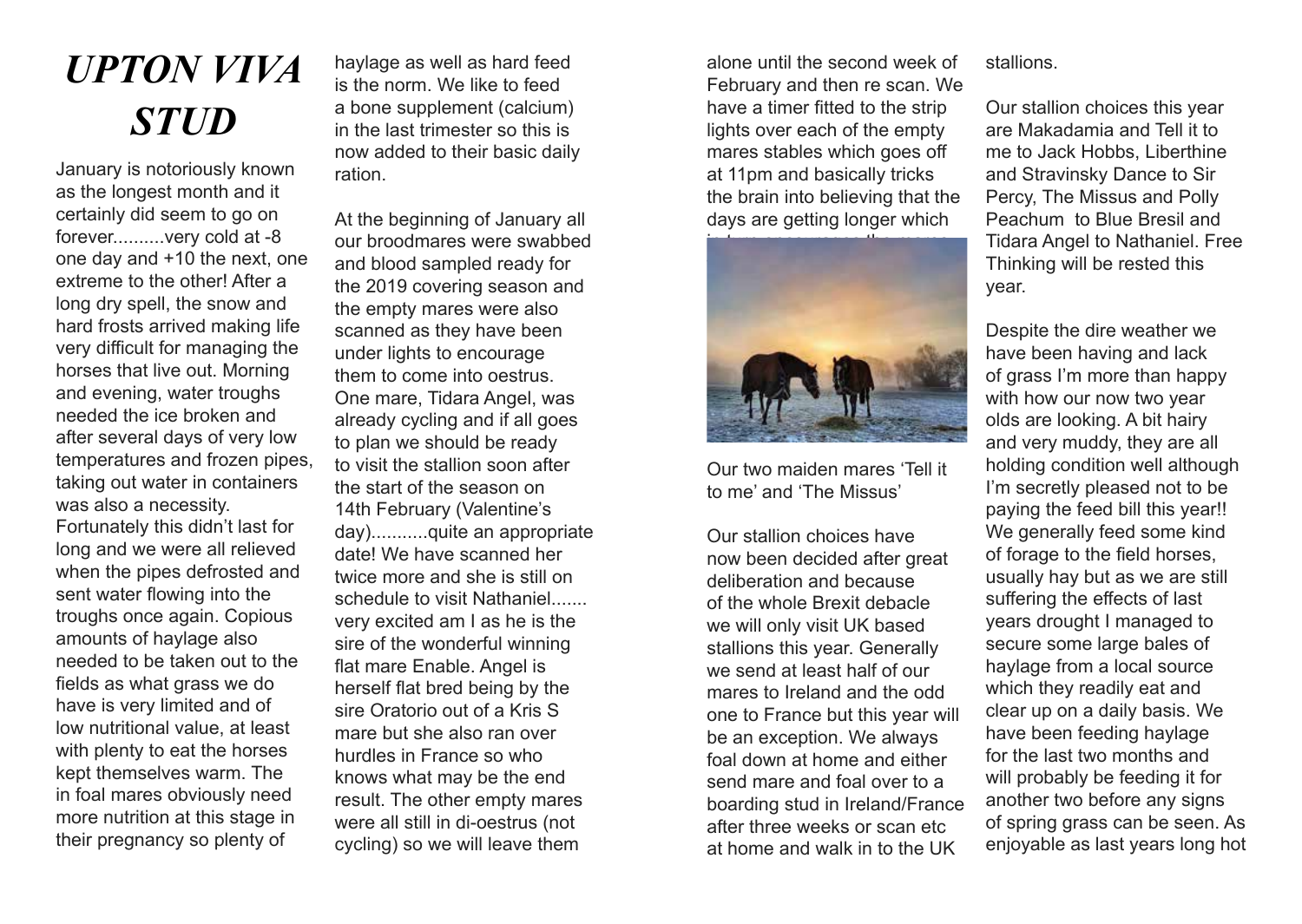summer may have been at the time we are now suffering the consequences at considerable cost.



We sold two mares at the Doncaster National Hunt sales on January 22nd as although both were home bred with good pedigrees, Soldier of Fortune and Kayf Tara, neither one filled our criteria to join our broodmare band. Prices were not great for unproven mares but both sold to studs, one in Ireland and the other in the UK.

Santa Adelia, a broodmare for the future, who has been with us since last August after "doing a leg" has this month gone over to our race yard to start her ridden work before going to Warren Greatrex to hopefully run in the Autumn. She is a rangy, athletic type by Smadoun and I am very much looking forward to her running later this year.

On the racing front we were very excited that The Two Amigos, an ex inmate of the stud, won the Sussex National at Plumpton on 6/1/19. He has entries to run at Haydock in February in the National trials and at the Festival in March.........watch this space!



Our own Lucarno Express won his maiden ptp by a distance on Sunday 27th........a long anticipated run but one that justified our belief in him. He is a huge horse and one that has been plagued by niggly injuries and a wind issue which means he has to wear a tongue tie. He has a terrific jump and a good engine when everything goes his way, and he doesn't

get his tongue tie off as he did in his previous run! The boy did good on the 27th and we are all looking forward to his next run.............

Our future broodmares also started the year well with Printing Dollars winning a maiden hurdle at Exeter under Richard Johnson on 20th January and Elusive Belle winning a novice hurdle at Wincanton under Sam Waley-Cohen on 17th January.



Printing Dollars (above) and Elusive Belle (below)



Not a stud horse, but one who spends his summers here and one we have all grown very fond of, Impulsive Star won the Classic chase for Neil Mullholland at Warwick on 12th January. Kate Mawle who runs our race yard has spent a lot of time re-educating "Joey" who appeared to lose his way over the last couple of seasons and as Warwick is local to us she was able to go and watch all her hard work come to fruition. I have a serious conflict of loyalty though as Joey is entered to run in the same two races at Haydock and Cheltenham as The Two Amigos....................



Impulsive Star

*JLB*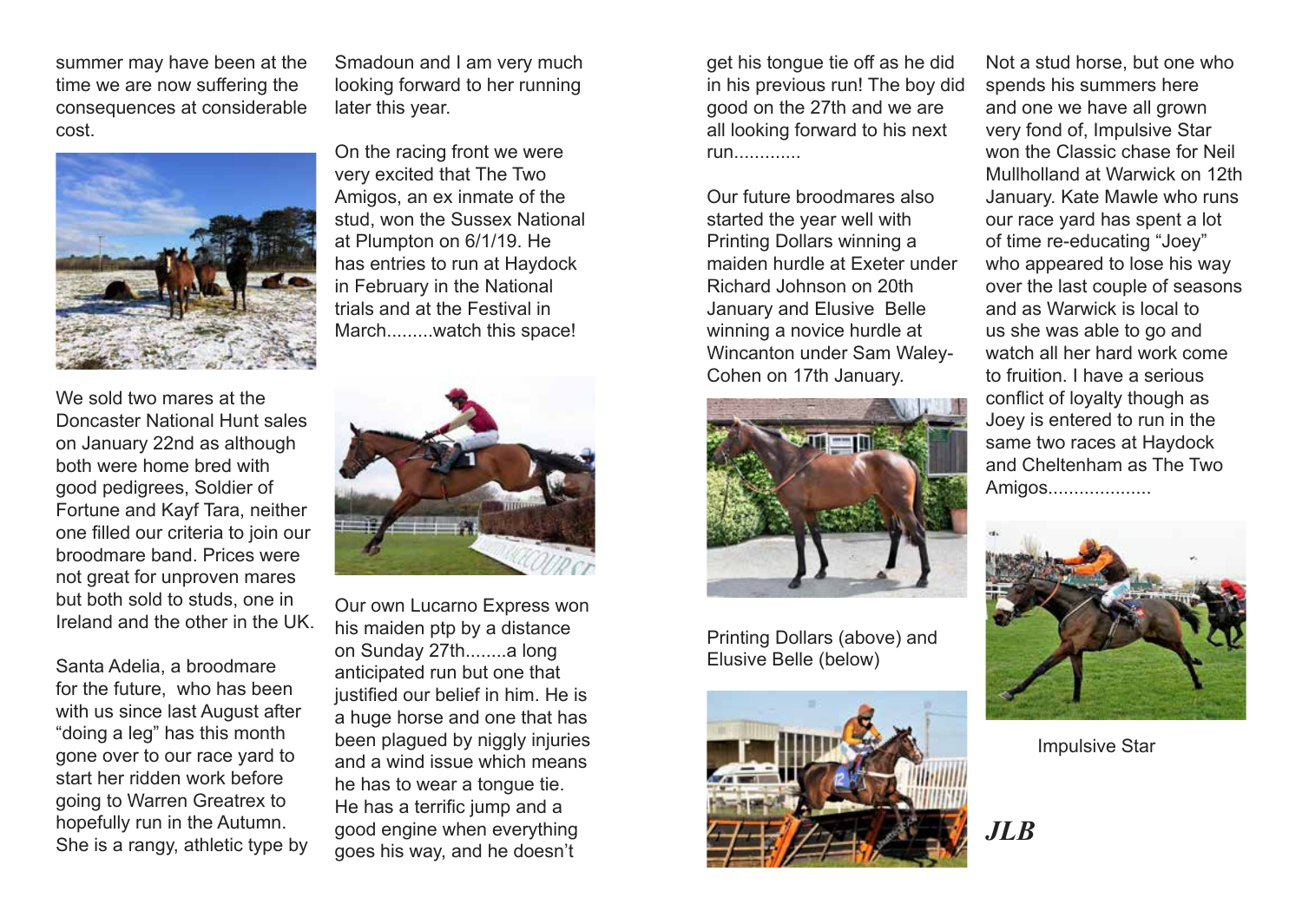## *January Club Meeting*

The speakers for our January meeting were the recently retired head of BHA Handicapping, Phil Smith who was joined on the top table by our Vice President Edward Gillespie. When Edward got up to open proceedings there was hardly an empty seat in the room; the turn out from members and their guests was fantastic and helped create a great atmosphere for what turned out to be a fascinating and thought provoking evening.

The first of many things that we learnt was that we were not in fact going to listen to the retired head of BHA handicapping but to a semi professional footballer, who in his playing days stared for both Altrincham (famed for their FA Cup giant killing exploits) and the wonderfully named Northwich Victoria! Phil also taught PE, Economics and Maths before turning his attention to what he believes to be the best job in racing.



As I was driving into the meeting I was wondering how Phil was going to talk to us on what is, at the end of the day, a complex topic. Had I known he used to be a teacher I might have guessed that it would involve some homework! At the meeting we were all handed a sheet of A4 paper containing the result of the 2012 Betfred Cheltenham Gold Cup along with a host of figures including weight, ratings going into the race, form, previous ratings and the individual race summary that we will have all seen in the Racing Post. You might recall that Synchronised won for JonJo and AP with the Giant Bolster and Long Run taking the others places. Phil explained that he was setting us the job of analysing the race from the handicappers

perspective. He did though give us a bit of help and advice.

Phil explained that the first job the handicapper has when analysing any race is to chose a horse to base the race around; the Guide Horse. This is the most important part of the job. He explained that the Guide Horse needed to be one that had run reasonably well in the race and in a way that was consistent with its previous outings. Of course, this is not necessarily the winner of the race. Having identified the Guide Horse the handicapper will use its rating as the basis of the rating of the race itself using the method of 1 lb per length. So if the Guide Horse was rated 147 and was beaten by 3 lengths then the performance of the horse who beat it would be rated as  $147 + 3$  so 150. This is applied to the horses the Guide Horse is beaten by and those which it beats. Phil did explain though that on occasion this rule needed to be amended to reflect what actually happened in the race itself; in our Gold Cup Synchronised made a

few mistakes on the way round which prompted the handicapper to amend the rule for his particular performance (the method differs on the Flat).

It all sounded so straight forward when Phil told us what to do – it was then over to us to find the Guide Horse for the 2012 Gold Cup which eventually we did (at the third time of asking). It turned out to be Knockkara Beau who finished  $6<sup>th</sup>$  having run with a rating of 147. It was reassuring to learn that the handicappers themselves will work the figures out on a couple of horses and then compare the rating they calculate for the race itself with the mark the horses carried into the race to see if this reflects what happened in the race itself; in other words to assess the knock on effect on the other horses in the race and how they actually performed. I would assure the reader that Phil's explanation was a lot clearer than my notes here! It was also great fun.

While there is a science to the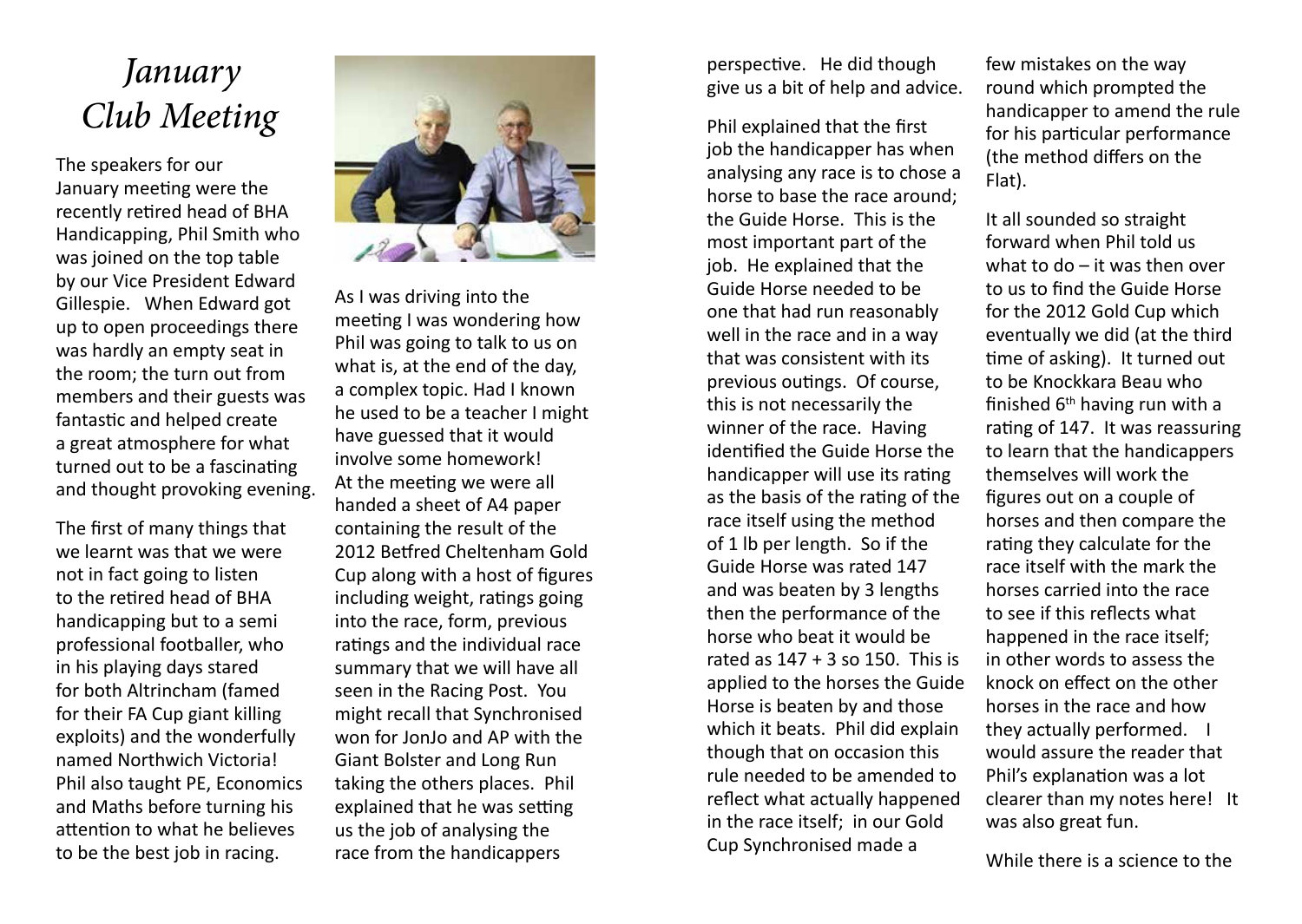process there is also a need for the handicapper to use his or her skills and judgement at arriving at a rating and deciding whether that rating should be increased or decreased. There is no right or wrong answer but one person's interpretation of what has happened during the race.

Phil explained that on a race day itself he would watch the race live from the Stewards Box so as to assist them in the choice of horses selected for sampling after the race. For a Grade One the winner and runner up are automatically checked. He explained that probably one or two others might be chosen based on their performance on the day. He would then look at replays of the race as part of the handicapping process.

Phil's presentational style very much engaged with his audience and as a consequence some fascinating questions were raised from the floor; too many to cover here. One that intrigued me was why Best Mate's rating was relatively low (mid 170's). This begs a

question as to whether the handicapper under estimated the horse though Phil noted that a little like Enable on the Flat consideration has to be given to the quality of opponents and how easily they were beaten.

Edward asked about the changes Phil saw during his 23 years as a handicapper. He feels that today the decisions that are being made are better and that the improvements made in Data Storage are a great help. The number of handicappers has risen from 9 to 12 which even allowing for the increase in racing over the period, allows more time to be devoted to each race. A race takes about an hour to assess. What has not changed though is the fact that the handicappers go out racing twice a week. The rest of their time is spent working from home.

Asked about jockeys Phil noted that the levels of technique today are similar to 10 years ago but that the levels of fitness have much increased with improvements made in

diet and weight management. He also commented to the positive role played by jockey coaches. In his opinion though more work needs to be done to help the management of mental health issues. The jockey chosen to ride a horse is not considered by the handicapper unless the jockey has a particularly poor ride. The weight taken off by claimers is added back onto the horse as part of the handicap process.

In a lively discussion questions were asked about the mares allowanced, Irish handicap ratings (the BHA now keep their own performance figures on Irish racing), north v south, the impact that changes Phil has overseen have had on races at the Festival and in particular the Grand National and much more. We were certainly treated to a fascinating and wide ranging discussion.

We would very much like to extend our thanks to Phil and Edward for a most memorable evening. I'd also like to thank those on the Committee who work so hard to arrange our

programme of guests. They do a superb job and as you'll read next in the magazine we have a couple more fascinating evenings coming up.

Helen Cameron

## Club Meetings

### **Feb 20th**

The 3 Scudamores

Michael, Peter and Tom.

with Brett Williams as chair

**April 17th**

Ladies in Racing

Guests TBC

## STABLE VISITS

**Feb 23rd**

Martin Keighley

**March 23rd** 

Richard Phillips

**April date tbc**

Philip Hobbs

to book email to address on back cover.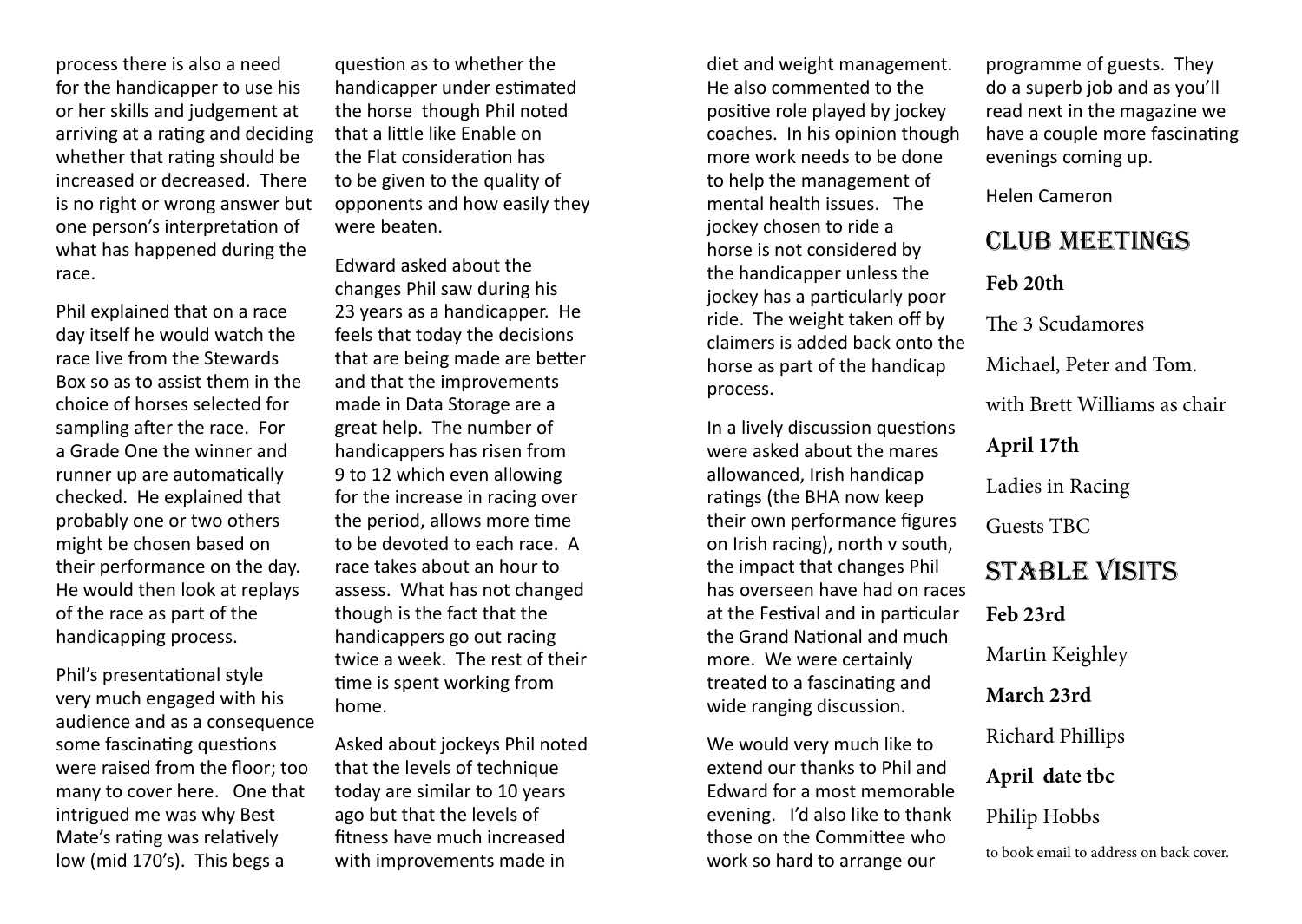# *Ally Stirling* by Jo O'Neill

Racing will always be a massive part of Ally Stirling's life. Once a regular amateur riding at fixtures under Rules and point-to-points, she showed a lot of determination to succeed, especially as a former employer, years ago, advised her to return to higher education. The fact that Ally, 30, won the Leading Lady Rider for National Hunt award in 2014 and finished up with 33 wins 'pointing and 19 wins under Rules depicts pluck.



Born in Hexham, Ally moved south initially to work for Henrietta Knight, before moving to Nigel Twiston-Davies'. There, she looked after Khyber Kim when he was second in a Champion Hurdle and won the Grade 1 Aintree Hurdle the following

month. She rode Khyber Kim every day and also Little Josh, who won a Paddy Power Gold Cup under her care.



Yet, in 2011, when former head lad there Fergal O'Brien took flight with his own training license, Ally went too and has been a massive part of Fergal's success. She has exercised many of his talented horses, like Lord Landen in the past and now, Alvarado, Master Dee and Aye Aye Charlie.



As a jockey, Ally rode one success over fences at Cheltenham and successfully made it round the Aintree Foxhunters. In 2016, Ally rode on the snow in St Moritz, and finished second. "It was a good experience," she recalls. "It was supposed to be a hurdle race,

but the track wasn't safe down the back straight so, when we were at the start, it turned into a four-furlong race. It was a bit of a nightmare because no one spoke English, so they were trying to signal up the straight and where to finish!"Another memorable moment was Ally's win on Poetic Rhythm in his first UK point-topoint at local track Andoversford – and he went on to become a Grade 1 winner over hurdles.



"The time was right for me to retire," says Ally. "There's a lot of younger amateurs coming through and I wanted to focus on the secretary side of my job." So, Ally no longer looks after horses in the evenings but, after riding out every morning, goes into the office for reams of paperwork and tapping at a keyboard. "It's a bit warmer in the winter," she muses. Like all jockeys, Ally's career as an amateur had as many downs

as good days. Yet, she considers herself lucky to have suffered only five broken bones and a few concussions. "I will miss riding in races, but time moves on and there is a lot I can learn now being a racing secretary." So far, she has perfected invoicing, accounts and payroll, and learnt to use Sage Database. "I enjoy it. It's a different-kind of challenge to raceriding and, of course, I still get to ride out in the mornings."



Living in Stow-on-the-Wold with her whippet George, Ally portrays there is more to life than being a jockey and that the racing industry continues to offer her so much more.

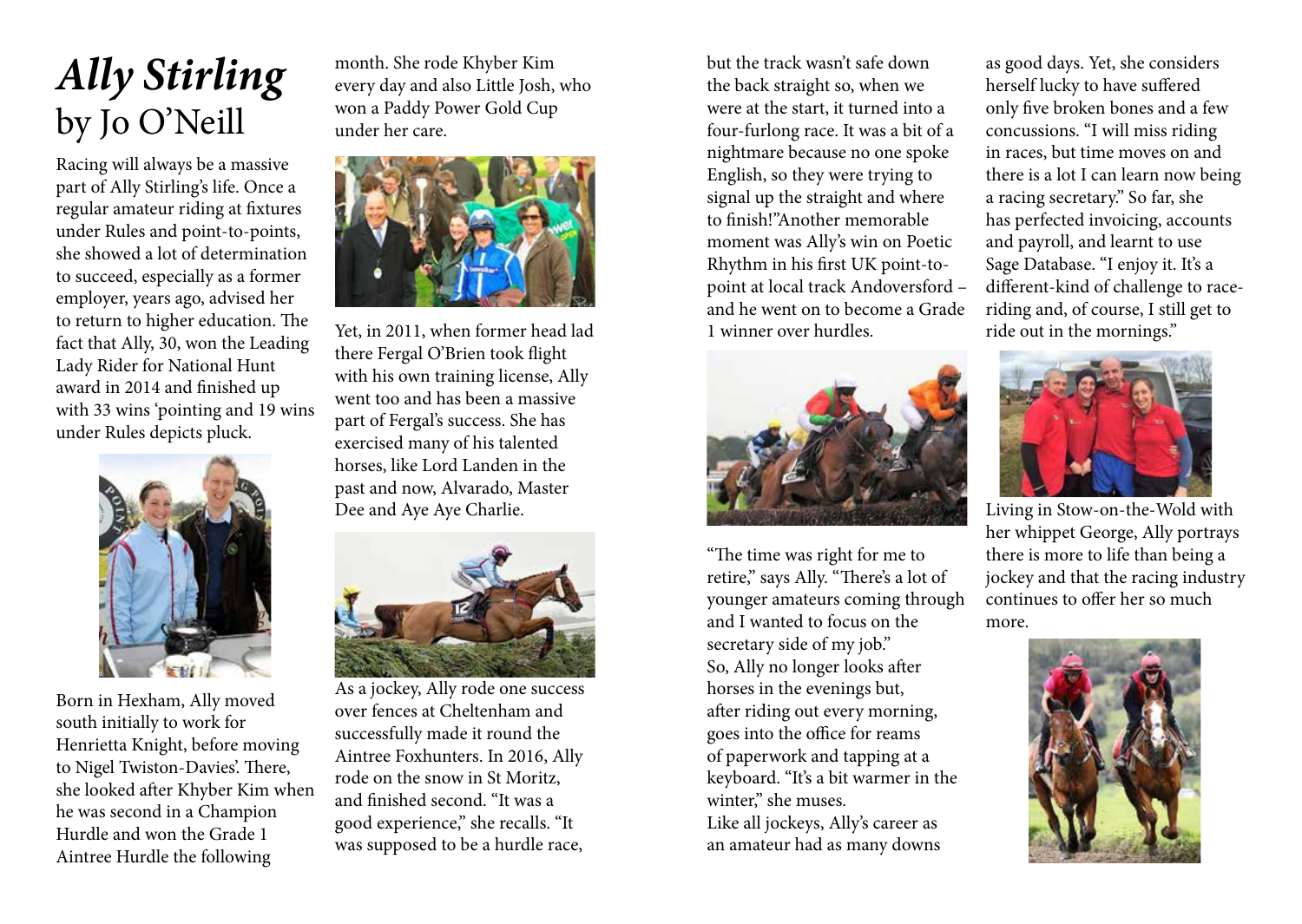## *Racing in Dubai by Paul Walker*

For racing fans everywhere, Meydan Racecourse should be on your list of places to visit.

At first,I needed some persuasion but I cannot speak too highly of the whole experience.

Of course, it helps to have a runner to focus the mind and give shape and purpose to the week,but the racecourse itself is quite magnificent and the turf track an excellent test of the thoroughbred.

It is well over 10 years since I have flown anywhere long-haul so all I can say that the 2019 flight with Emirates was a pleasure. Attentive cabin service and a wide range of in-flight entertainment means that time passes reasonably quickly for the economy traveller.

A prearranged transfer to your hotel is highly recommended but there are public transport links and taxis readily available.

Since we were going for the racing, our booking was in the Meydan Hotel which overlooks the racecourse and merges seamlessly into the racecourse grandstand.For early risers,this affords the pleasure of watching trackwork from your balcony as the desert sun appears above the horizon.

Many of the hotels (including the Meydan) offer an executive club facility which offers significant benefits to residents. They are well worth investigating prior to booking.

During the Carnival season, there is racing every Thursday and sometimes on Saturday too. There is no betting and online UK betting websites are blocked. For those keen to have an interest there are competitions on each of the races with bets similar to our jackpot and tricast bets.

…………

So that's the background, what about Victory Command himself and Robynne & Emma who were over with him and the 3 other Mark Johnston horses?



Victory Command with Emma

There are 20 partners in Kingsley Park 10 and we enjoyed remarkable success in 2018 with 9 wins from 17 runs from our 3 horses. Victory Command is by War Command and cost just 6000gns as a yearling.He was a late May foal and improved throughout his 2yo season winning 4 times including a valuable listed race at Ascot in July and then finished  $4<sup>th</sup>$  in 2 pattern races up against some of the best.

Robynne has been out to Dubai with Mark's horses on many occasions. Emma has been with Mark for 4+ years and rides as an amateur on the flat.

It was at the beginning of January, that Charlie Johnston confirmed that Vic was going to travel and that his first target would be on the  $24<sup>th</sup>$  January on dirt – a new surface for him and over 1900 metres – a new trip.

Six of us decided to go and we all met on Wednesday morning to visit the International Stables to see him with Robynne and Emma and discuss tomorrow's prospects. It was clear that he was on great terms with himself,eating and drinking well and having taken the flight out all in his stride.He looked fit and ready to do himself justice.

Vic had been given the wide draw of 13 which definitely compromises his chances because of the very short run to the 180 degree first bend.( If you imagine an 800 metre athletics race with no staggered start you will get the idea .)So we had dirt,distance and draw to overcome and while everyone was hopeful ,3rd would be a great result.

Race day dawned bright and clear and Vic could be seen stretching his legs on the dirt at his usual time of 0655. It's a strange feeling being the only spectator to your horse cantering at Meydan in complete silence.

A golf buggy ride took the 6 of us to the racecourse and into the well-appointed Owners and Trainers area for which you must have the correct badge. A free buffet is laid on for the owners but any drinks must be paid for.



In the parade ring.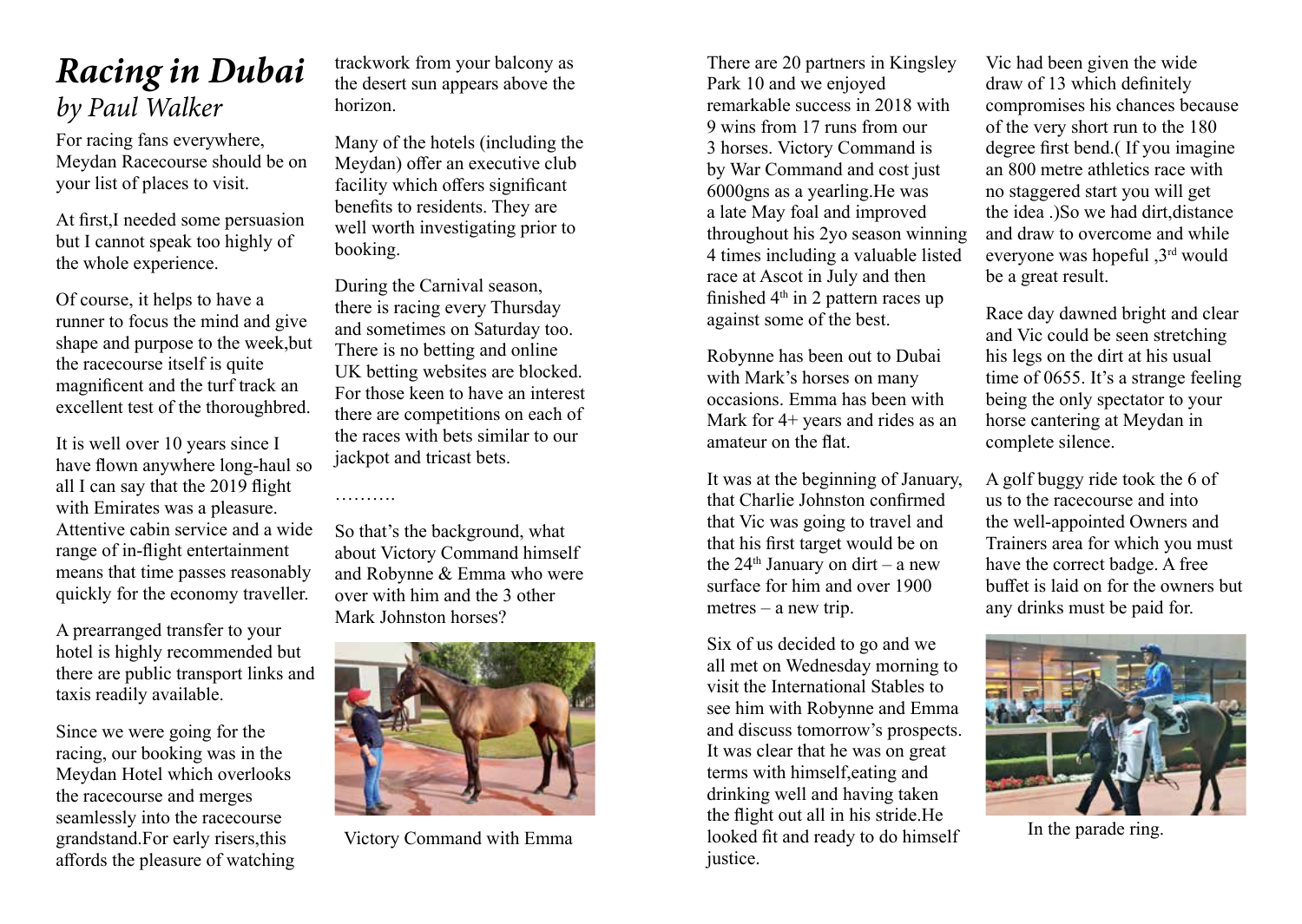We are Race 2 so there is not too long to wait: the saddling area is vast but,in contrast , the paddock itself is quite small and compact. Everything runs to time and Royston Ffrench soon joins us in the paddock.Jock Bennett gives Royston his final instructions and off he goes with Victory Command down the tunnel and out onto the inner floodlit turf track.

All of us find our own place to watch, I am up in the stand with a good view of the start, the final bend and the finishing straight. In a flash, they are off and running. Vic is away well but some of the jockeys go hell for leather to the first bend which is just not his style.

The dust flies up from the front runners hooves and Royston wisely travels wide to save Vic from the worst of the kick-back. Into the final straight,the first 2 have flown by now but Victory Command is out in the clear and passes horse after horse down the outside .Running strongly right to the finish, he has come 3rd to whoops of his joy from his so proud supporters.

Royston and Jock are delighted too. Royston reports that he has acted on the track,stayed the trip

and he will be better next time. Whether that will be on dirt or back on the turf, who knows and indeed who cares as the celebrations go on long into the night.



VC 3rd



Happy Owners

## *Festival Trials Day*

It's always a bit of a challenge writing about a race meeting for the magazine; particularly one at Cheltenham. Many of you were at Prestbury Park for Trials Day or were watching on the TV, so you'll already know about the winners and the stories that came out of one of the best days racing in the Cheltenham calendar. Even so we hope you'll enjoy a look back at the events of the day from the perspective of our own 'junior jumper'. I should say at outset that Dad is writing this the day after the race meeting itself. Katie has the joys of school exams next week so she's given me some rough notes and asked me to write up while she is swotting away in her room. A lot of the article is taken from her notes.

One of the problems being a teenage race fan is that the Festival generally falls on a school day. It's good to catch the highlights on the TV but there is nothing like being at the track and watching the races live, so for me the Trials Day is one of my favourite meetings of the year. This year was more exciting than

ever as Dad and I had our first ever runner at Cheltenham. We have a small share in Dogon who is owned by Middleham Park Racing and A&J Ryan. He ran in the opening race on the card; The JCB Triumph Trial Juvenile Hurdle; his first outing to a UK track. I knew he had been entered at the start of the week and I was hoping he'd run but really hoping that that Bryony would be our jockey. On Wednesday evening I got home from school and logged onto the Racing Post website and jumped for joy when I read that my favourite jockey would be riding 'my horse'. I could not believe it.

Saturday finally dawned and we set off to Cheltenham. We have a routine when we arrive at the course (race card, junior jumpers stamp and chat to some folk) but today we headed up to the O&T lounge for the first time. I've never been inside before; it was very exciting going up the stairs and seeing the fantastic view from the balcony. One of the Stewards showed us the way in; wow it was really posh. We found a seat by the window and a waiter came over, introduced himself, and asked if we would like a drink. It was like being in a posh restaurant; the Chocolate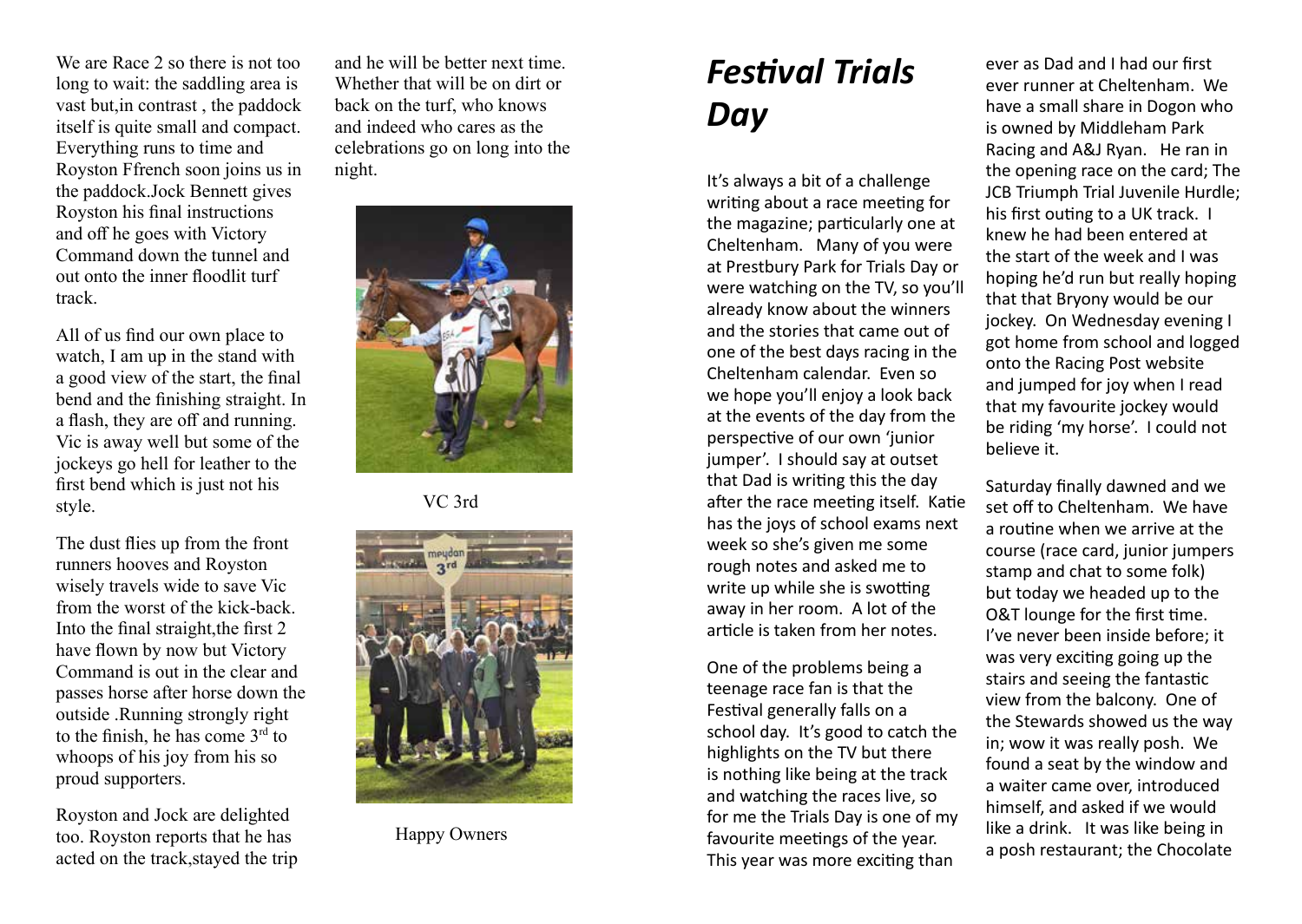was really nice! We were soon joined by another MPR owner and were chatting away about the race. I kept an eye of the clock not wanting to miss the whole race experience.



We've never been inside the preparade ring. I felt really important walking in and looking up at all of the people who were already on the terrace steps watching the horses; and there he was. Dogon looked a picture and I was getting very excited and nervous watching him go round. We then followed him out and into the Parade Ring itself. We met up with Paul Nichols who gave us a briefing about the horse and how he had been working. I did not know whether to listen to him, watch the horse or keep an eye on the Weighing Room. Everything seemed to go very quickly and in no time at all Bryony was shaking hands with us owners (I got a hug!) and getting her last minute

instructions from Paul. As she headed off to Post I was very excited indeed.

As you'll know, this part of the story did not have the ending we'd hoped for. Bryony pulled Dogon up before the end so I'll have to wait for another day to get into the winners enclosure. Bryony gave us a debrief on how the race went and we headed out back onto the course to get some food; both of us a bit quiet and disappointed about how it turned out. But there is always another race and there was the prospect of watching Frodon who is one of my favourites; I've got pictures of him on my wall at home.

Before that race we met up with Debbie Matthews who was handing out green ribbons as part of her "goracinggreen" initiative. This is to raise awareness of mental health issues. Dad and I both wore our ribbons and will when we go racing again. It was also fantastic to cheer Lizzie Kelly and Siruh Du Lac into the winners enclosure. Girl Power.

We could have watched Frodon from the 'posh seats' but we have our favourite places on the course so having shouted good luck to Bryony on the Shute we headed to one of our spots right on the rails. I was getting very excited again and as they climbed up the hill with the blue and white colours in front I started to shout and cheer. Then I saw that Elegant Escape getting closer and closer. I was jumping up and down, shouting and punching the air trying to encourage Frodon for one more effort; the noise around was huge. The finish seemed to get further and further way but eventually Frodon crossed the line. We literally jumped for joy. The disappointment of earlier in the day was replaced by rush of excitement and relief. They won, they won. I quickly turned to Dad, shouted 'I'm off to the Winners Enclosure' and ran off leaving Dad by the rails! There were a lot of people but somehow I managed to get down to the front to see them both arrive. I was beaming from ear to ear and so was B and all of the Ditcheat team. The cheer when she came in was very very loud. I'd totally lost Dad who found me in the end very happy and chatting away to Debbie.

After her last race of the day (riding another of my favourites; Lil Rockerfeller) we went over to the Weighing Room so I could say 'well done' to B for her win. She gave me a massive hug! There was still time for one more race

and this time we headed up to the 'posh seats' and watched Benny's Bridge come from nowhere for Paddy and Fergal to win the last. Being up so high we had a great view of the race and were really pleased with the winner, knowing that Debbie had been at Fergal's yard that morning and will have been cheering on his horses.

It was a day of ups and downs (I won a squishy horse on the wheel of fortune which I was very happy about too) and new experiences and a days racing that I'll remember for a long time. I said to Dad on the way home that next week, if the exams are tough, I'll think back at how Frodon kept battling and that will help me through.

Katie and David

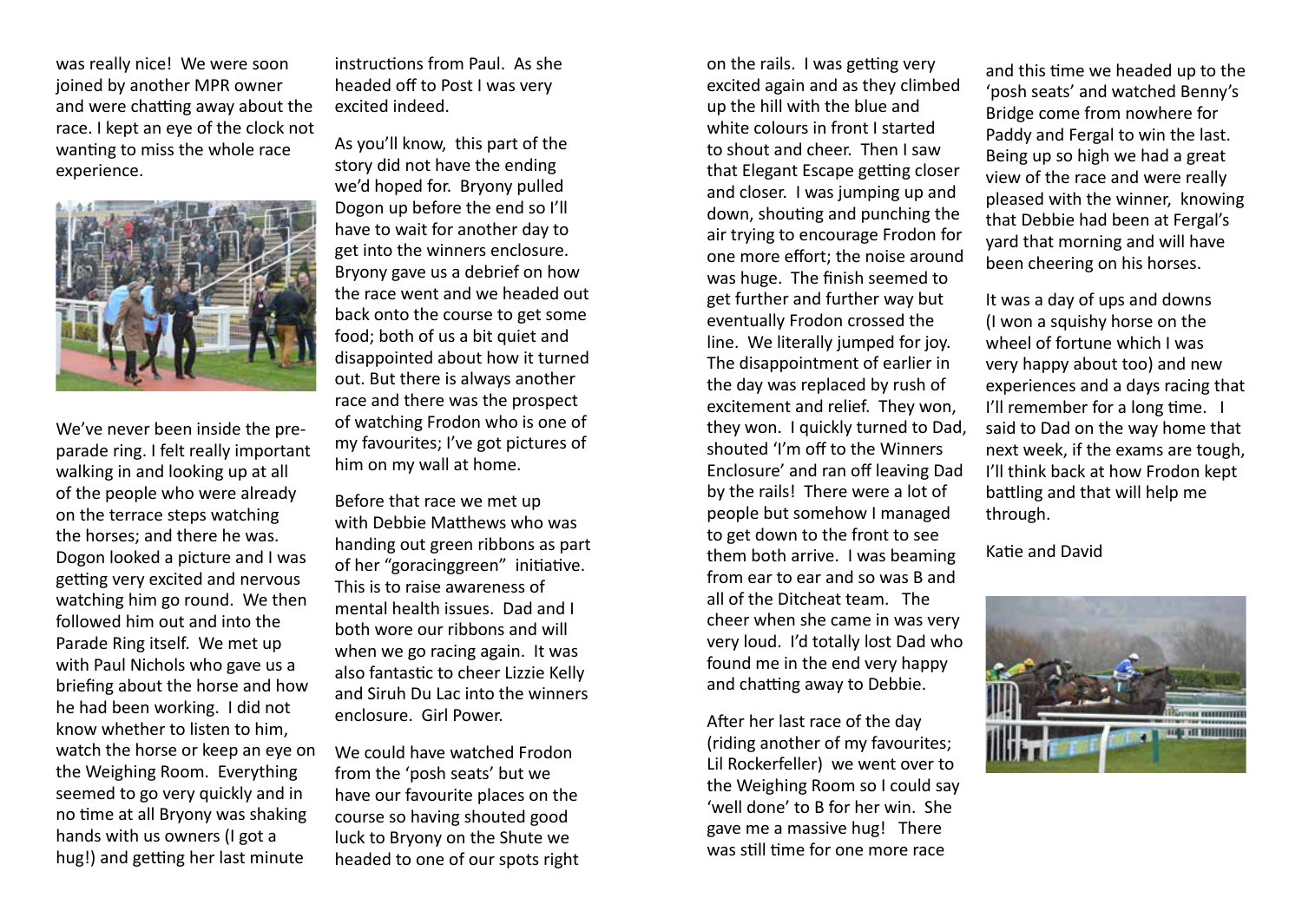# *Jo O'Neill Article*

We saw 2018 off with a winner at Warwick on New Year's Eve. His Dream won over hurdles for owners Donna and Richard Evans who, under their company LPS, had sponsored the whole race day. So, His Dream winning gave them an even better day at their local track! It was rather a surprising win, but it was a lovely way to end the year.

January was a pretty quiet month and we had to wait until the 5th for our first winner of 2019. Tedham won at Wincanton under Nick Scholfield. 'Teddy' is looked after by Kate Eames and he will hopefully have a bright future. He is a handsome, big bay 7-year-old who is built like a chaser.

Petra Florinoná, returned for her sixth stint of working for us on a temporary basis. From the Czech Republic, Petra graduated from a degree in Germany and is now studying for a Master's back home. She speaks three languages fluently and her parents are trainers and breeders of racehorses, and her younger brother Adam, who has also worked here in a past summer, is now a talented jockey. Originally Petra would work here during her summer holidays, yet, by now, she has seen the yard in every season and in every extremes of weather! Last year, she got snowed in with us and, even when she got to the airport, her flight was delayed twice before being cancelled and she had to come back. Petra, 23, is an accomplished rider and we all hope she will return this summer.



### Petra

I only went racing the once, on the 18<sup>th</sup>, to chilly Chepstow. My Forza Milan (Foz) and Annie Mc was running so I went with Harrison Day, our head of travelling. It was Foz's second run of the season, having had a disappointing start to fences at Uttoxeter. Foz is a big softie in his stable and never does anything wrong; yet, he is crazy to ride! I would never want to have his name by my name on the riding out board. Dickie Johnson rode him, and it is always lovely to lead him up. Yet, once again, Foz did not run well and pulled up. Dickie said he hated jumping the fences, which is frustrating as he has the tall, lean appearance of a chaser. He was immediately booked in for a wind test, and hopefully this will give us another chance.



The day cheered up when Annie Mc bolted in under Jonjo Junior, by an amazing eighteen lengths. Annie is owned by the Coral Champions Club, so she had a great reception coming back from many happy owners. Annie has consistently run well all season and is still only five. She is a big mare and is quite a character, always dancing onto the gallops and loves her work.

I was supposed to go to Catterick with Young Wolf (Wolfie) on the 23rd, but it was frosted off (as was Hereford later). I woke up to a light covering of snow and it was freezing. The boss rang up Catterick's clerk of the course at 6:15 and then called me to say the meeting was off. In the next breath, he asked did I want to go to Doncaster sales instead! A.J O'Neill was down to go but it made a lot of sense for me to go in his place. A.J could ride out a few lots and it was so cold I was quite happy to stay in a nice warm cab. So, I put Wolfie back and rugged him back up and swapped over my kit for A.J's bag. I was now taking Cake de L'isle, Lot 312, a lovely bay gelding who just wasn't a "Saturday horse" for owner Trevor Hemmings.

It took the usual three hours to get to the DBS Sales, just to the left of Donny racecourse and I arrived at 10:00. I was expecting it to be unbearably cold, but the sun was shining, and Cake's stable was luckily in a sun trap. I collected a few wads of hay, which Cake started munching on immediately. For the first hour, I sat on an upturned bucked and flicked through the catalogue. No one came to see Cake for ages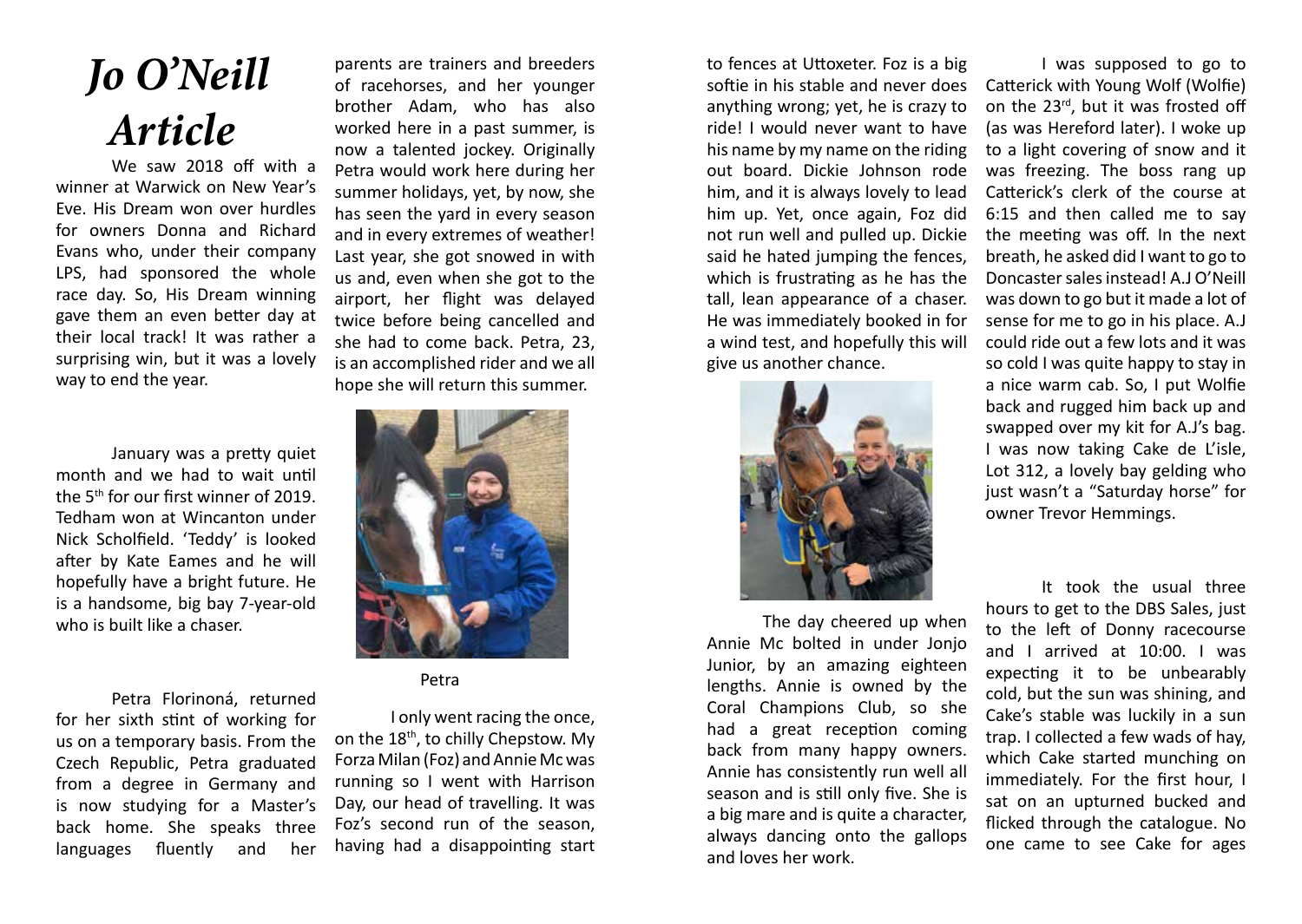but then a few people did. A man from Germany said he was too big as they like their racehorses smaller. Cake had his forelegs felt, his back poked and was trotted up numerous times. He was never naughty and was such a gentleman. I put on his bridle and green and yellow paddock sheet, and he arched his neck and flicked out his toes. A few other horses were rearing, jogging and bucking about the collecting ring.

Cake went through the ring at about 2:30 and I couldn't quite believe that he sold for £17000. I was on the road again by 2:55, a little saddened to have given Cake a farewell pat and wished him luck. Later, I found out he had been purchased by our former head travelling girl, Laura Morgan, now a trainer. She has done very well, and I hope she has a good time with Cake.

I make no secret of my love for reading and I was delighted to receive a Felix Francis novel *Crisis* for Christmas. It had many similarities to the books of his father Dick Francis, which were my "coming of age" novels, the next step up from pony adventures and

*The Saddle Club*. I was reminded of trawling every Dick Francis novel through as a teenager, falling in love the most with the ones in a yard setting. This storyline was gripping, the portrayal of stable staff pretty accurate and the ending exciting. It was like my reading had gone back in time and I love that portrayal of racing, though regrettably racing is not as exciting in real life!



### **Silent Auction Items**

There will be silent auction items which will be available to bid on before the Preview night 10.3.19 and will finish at the event. These include stable visits to Philip Hobbs, Nicky Henderson, Fegal O'Brien and Robin Dickin. To bid or enquire email: ctcrcsilentauction@ gmail.com

# RICHARD DAVIS AWARD

For the Top Conditional Jockey riding at Cheltenham, Chepstow, Hereford, Ludlow, Stratford, Warwick and Worcester during the period

 $6<sup>th</sup>$  May 2018 – 27<sup>th</sup> April 2019

(Sponsored by the Cheltenham &Three Counties Race Club)

Scoring: a Winner 10 points, a Second 7 points, a Third 4 points, a Fourth 2 points.

Latest placings (up to and including  $5<sup>th</sup>$  February 2019)

| $1$ st                         | <b>Bryony Frost</b>    | 181 pts   |  |
|--------------------------------|------------------------|-----------|--|
| 2 <sub>nd</sub>                | <b>Richard Patrick</b> | $140$ pts |  |
| 3 <sup>rd</sup>                | <b>Charlie Hammond</b> | $139$ pts |  |
| $\mathbf{\Lambda}^{\text{th}}$ | Jonjo O'Neill Jr       | $102$ pts |  |

Richard Davis was a talented jump jockey tragically killed in a fall over fences in 1996. This award is named in his memory.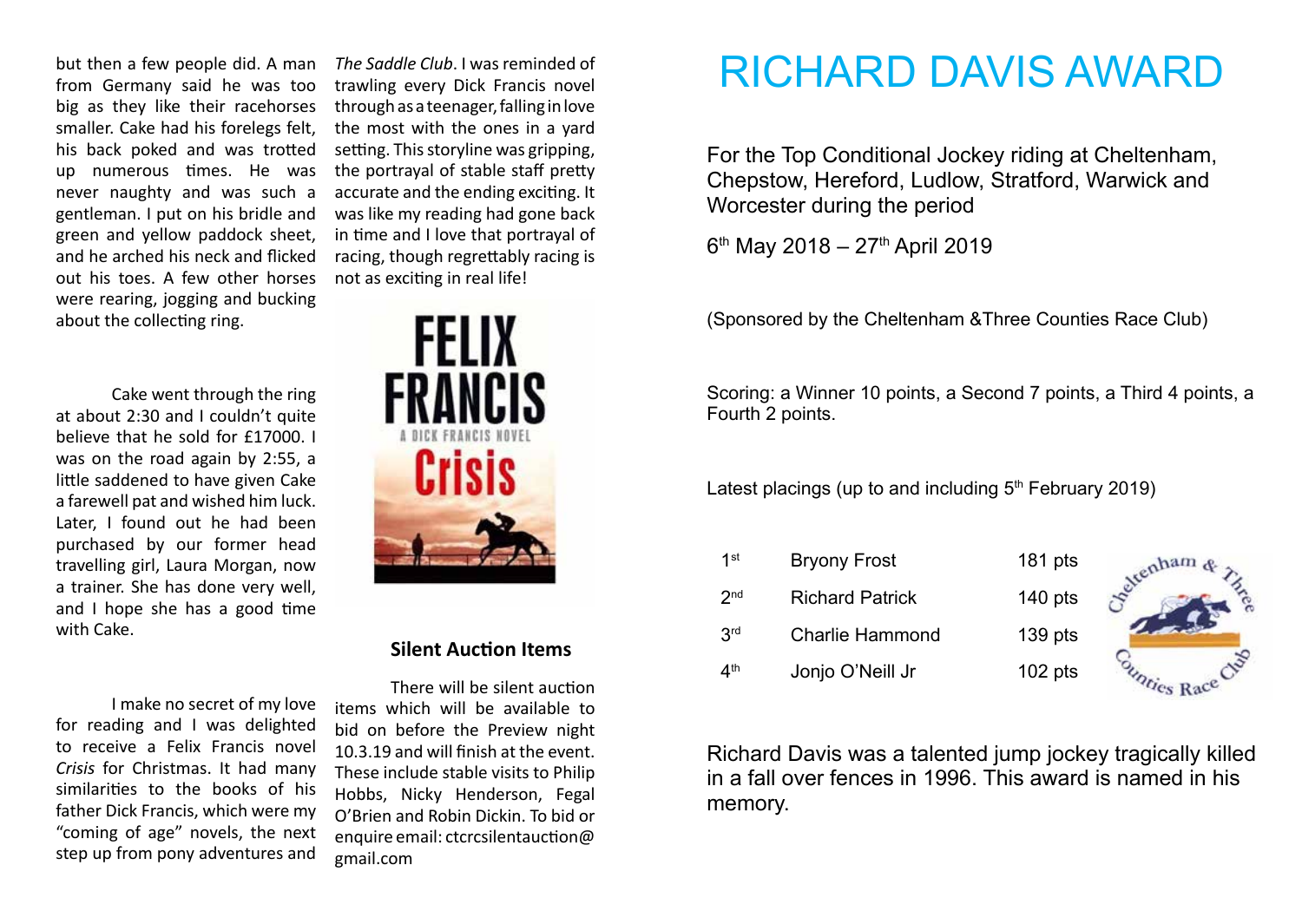# Noel George Q&A

Given my background, i always wanted to opt for a life in racing rather than the university education which my father had hoped i would pursue.

I was always a regular in the hunting field - my mother Sophie has been a Master of the Cotswolds Hunt - and at the age of nine i started riding out at my father's yard.

I achieved 14 pony racing victories and in addition i finished 3rd in the 2011 138cm National final at Aintree.

I opened my point to point account in 2015 on Coeur De Fou on my 2nd ride which was just 3 weeks after my 16th birthday, having finished runner up on my debut.

All of my 12 successes to date have been for my father but having recently joined the books of Chris Broad and able to ride comfortably at 10st 7lbs i am hoping to pick up enough rides to enable me to have a crack at the Amateur National Hunt Championship Title.

**Q** How and where did you first become interested in horses? **A** Having grown up in a racing yard I have been involved in horses all my life and was put on a horse before I could walk! I then started riding out for Dad from the age of 8, as well as doing a lot of hunting, pony racing and pony club.



**Q** What inspired you to take up competitive race riding? **A** Having seen my father's horses racing as I have grown up it was always going to inspire me to ride competitively, doing pony racing definitely made me even keener to ride under rules.

**Q** Most memorable ride to date and why

**A** My most memorable ride would have to be coming third in the Aintree Foxhunters on **Big Fella Thanks**, he was 15 and I was only 17! He also provided me with my first winner on the track and a Cheltenham winner, so was a horse very close to my heart! I would be very surprised if I ever got a better ride round the National Fences than he was!

**Q** If you could ride any horse which one would it be?

**A** The one horse I would like to ride in a race would Black Op, I ride him every day at home and know how talented he is. Now he is going over fences is very exciting and I would like to think he could be a Gold Cup horse one day!

**Q** A horse to follow for the remainder of the current NH season?

**A** He would also be my horse to follow for the season.

**Q** Who do you turn to for advice and guidance? **A** I often talk to my Grandfather (John Edwards) for advice as he used to train to a high level and would know when I've done something wrong!

**Q** Favourite Racecourse? **A** My favourite track would have to be Cheltenham as it is the home of NH Racing and is just down the road.

**Q** Best horse you have ridden and why?

**A** I rode a very nice horse to be 2nd in a bumper at Chepstow a couple of weeks ago called Doctor Dex and think he will be an exciting prospect once he goes hurdling later on this season.

**Q** Who do you admire in racing? **A** The one jockey that I like to watch and maybe model myself on would be Davy Russell. He is very good at an obstacle and is always in the right position in a race.

**Q** What is a typical day for you? **A** My typical day would be riding out in the mornings for Dad and if I'm not racing, do evening stables at home and help out in the office at home.

**Q** What are your hobbies? **A** I like to try and play as much sport as I can and played a lot of rugby and football at school. I also run every day which I enjoy.



**Q** Favourite holiday location? **A** Favourite holiday would have to be skiing, although I like a bit of sun I don't think you can beat a holiday where you always have something to do!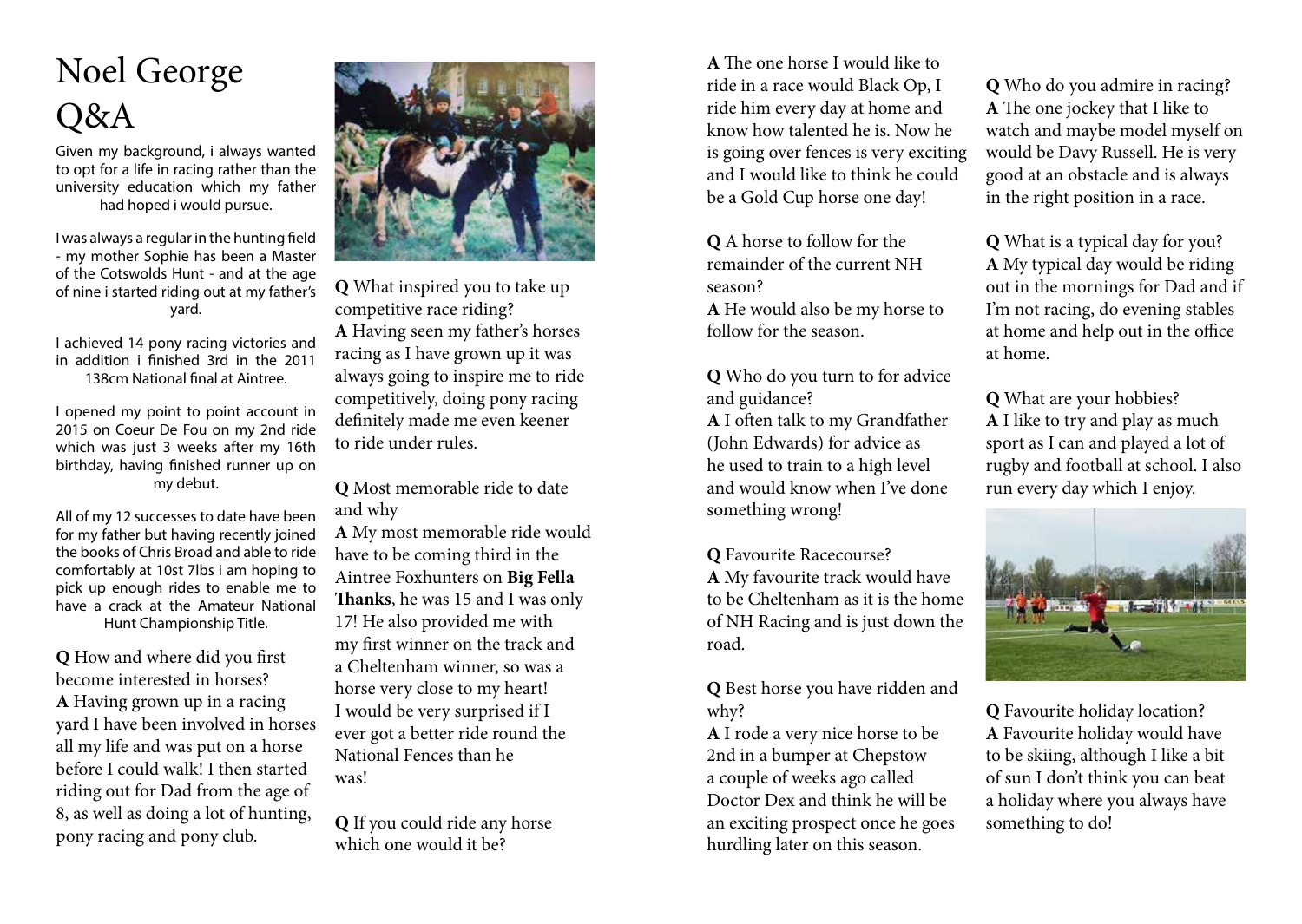**Q** Food heaven and food hell? **A** Food Heaven would have to be a BBQ in the summer, unfortunately I don't really have any food which I don't like!

### **Q** What do you think racing does best?

**A** I think that racing treats the young very well, if you are able to do the job to the same ability as someone of a bit older you are still going to earn the same amount in racing, which I think is very good!



**Q** What is your worst habit? **A** My worst habit would probably be driving too fast, my Mum always tells me to stop treating it like a race!

**Q** Social media – friend or foe? **A** I think that Social Media has to

be considered as a friend because it enables racing to be broadcasted to a wider audience, although you can get a lot of opinions flying around on Twitter after you ride a beaten favourite!

**Q** Fast forward 10 years – what would you ideally like to be doing? **A** In ten years time I would I like to have ridden as many winners as possible and hopefully have been Champion Amateur, however hopefully be playing a big role in Dad's set up at home, which would definitely be where I see my future being, in the training ranks



By Jamie Sharp

## **Syndicates Matter**



*Dan Abraham, Syndicate Manager at Foxtrot Racing and Chairman of the Racehorse Syndicates Association (RSA).*

The Racehorse Syndicates Association (RSA) represents professionally run racing syndicates to the racing industry.

Members vary from large to small syndicates, with a variety of price points. Members include wellknown names such as Middleham Park and The Royal Ascot Racing Club to small syndicates who only have one horse.

Commercial syndicates have a significant economic value for racing, with an estimated annual incremental impact of £151m from the 1,000 horses being managed by RSA syndicators on behalf of over 5,000 owners. This impact is calculated from bloodstock purchases, sales house commissions, training and keep fees, racing levy, media rights and bookmaker profit. With syndication being one of the few expanding areas, it is vital that syndicates are represented, and their needs considered by the industry. That is the role of RSA.

There is a fundamental problem facing racing.Syndicates are the only area of ownership which is expanding but most racecourses don't have the facilities to cope with the change from sole owners to group ownership.Some racecourses consider owners to be important, others appear to consider them a nuisance and there is a huge variation in the treatment of owners at different courses.

It is imperative that racecourses adopt defined standards and continue to improve the raceday experience. There are of course significant challenges in achieving this in the short term, with the increasing number of syndicates. Buildings, parade rings and unsaddling areas simply weren't designed with so many owners in mind.

In most aspects of racing (and sport in general) entrance is tiered. You can pay more money to be in different sections of a football stand, rugby stadium or pay extra for a different racecourse enclosure. Yet ownership has no tiering system at racecourses. All owners receive the same access to the same areas. Some will say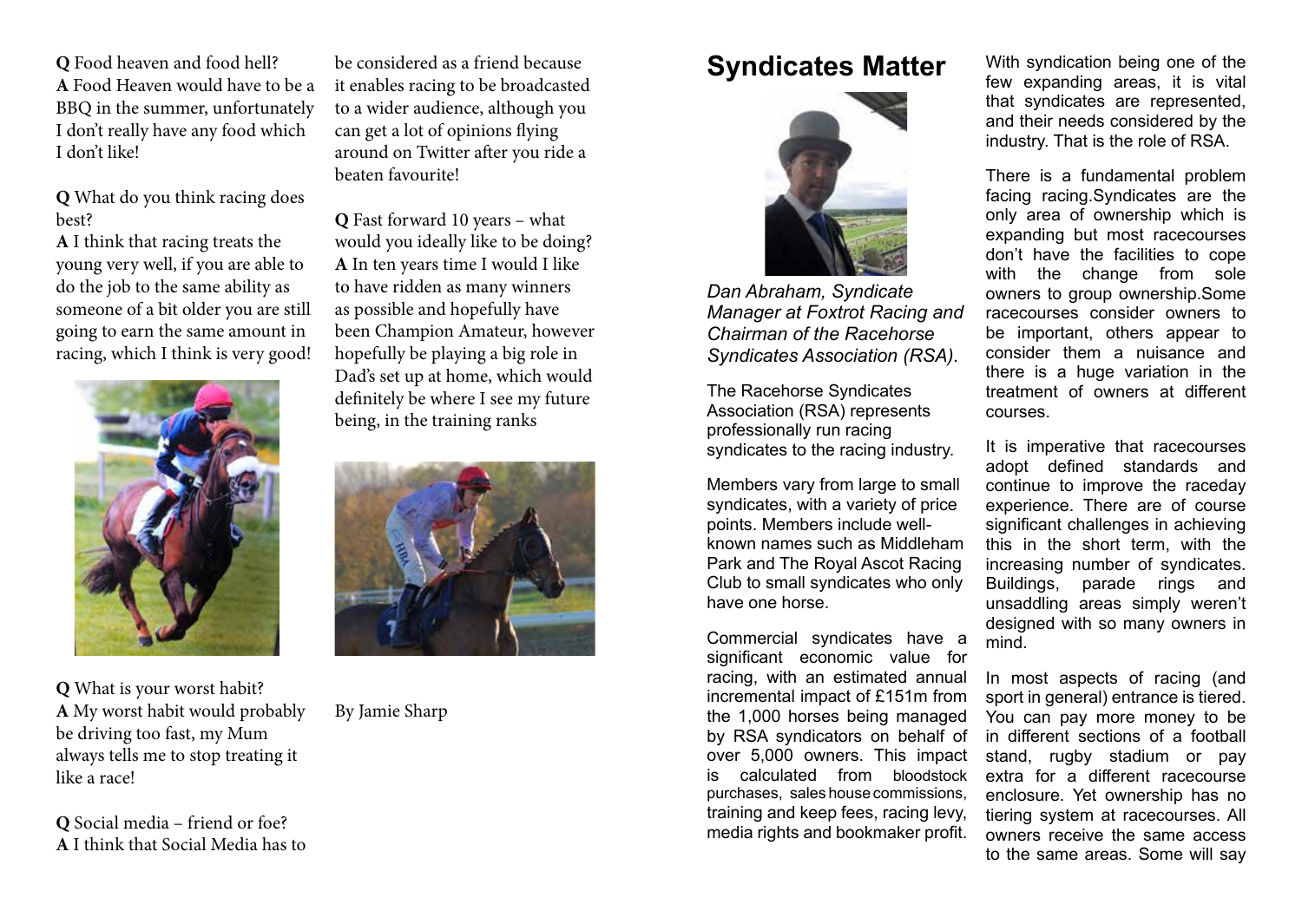this is a benefit and every owner should be treated equally. Those calling for a tiering system will argue that sole owner should have better facilities than someone with a small percentage ownership in one horse. The tiering model could incentivise syndicate members to purchase more shares if ownership benefits were based not on one horse but their collective ownership interests. The tiering system could also of course lead to much unhappiness amongst those owners who don't enjoy the privileges of other owners.

Bringing in large numbers of syndicate members can be a major boost to the overall income and profitability of racecourses. On the vast majority of racedays there is minimal risk of overcrowding of facilities or safety risks in the paddock. Racecourses should help themselves by adopting a more generous and flexible approach towards the allocation of badges and embrace the bigger picture. Miserly allocations of owners badges on quiet racedays or bureaucratic restrictions makes no sense.

Having access to the pre-parade and main paddock,together with non-restricted entry to the winner's enclosure, is the most important element of the whole ownership experience. It is not a coincidence that when Great British Racing launched their scheme to promote

syndication, they called it "In The Paddock".

British Racing must put the needs of syndicates to the forefront of their ownership strategy. Maintaining media rights, betting turnover and an ever-expanding fixture list requires more horses to ensure field sizes are competitive. Without syndicates there will be fewer owners and fewer horses.

Syndicates have become a vital stepping stone in the future of British Racing. Rather than being seen as a 'problem', let's view syndicates as a huge opportunity. Those quiet racedays could become awash with syndicate members with the introduction of a 'syndicate day'. Offer a syndicates facility as well as an Owners and Trainers bar, interview syndicate members at the racecourse,<br>encourage people to join encourage people to join syndicates and make ownership sound fun and exciting. We need new owners. Why not have a Syndicate Owners' Championship and races where all horses have to be owned by syndicates.

Syndicates bring new people into the sport, new people into ownership and without owners we won't have a sport at all. Rather than fighting the change to group ownership, lets embrace syndicates and find the way for them to best benefit racing.

#### **TIPSTER COMPETITION UPDATE**

Not quite so much action during January (unsurprisingly) so no material to the Leaderboard which found the overall leader retaining his useful 30pts advantage over his nearest contender.

January saw just thirty-three horse scores recording a total of 210pts and our "Congratulations" stay with *Alan Wellsteed* who, with his '**E**' entry, collects the **£10 Overall Leader** monthly prize.

*Please note: ALL prizes will be confirmed and paid out after the end of the competition.*

| <b>POSITION</b> | <b>NAME</b>                                                  |                  |   | <b>JANUARY</b><br><b>MONTH</b> | <b>JANUARY</b><br><b>CUM'VE</b> |
|-----------------|--------------------------------------------------------------|------------------|---|--------------------------------|---------------------------------|
| 1               | <b>ALAN</b>                                                  | <b>WELLSTEED</b> | Е | 15                             | 225                             |
| $\overline{2}$  | <b>HUGH</b>                                                  | <b>EDWARDS</b>   | B | 15                             | 195                             |
| 3               | <b>DAWN</b>                                                  | <b>MILLIKEN</b>  | B | 55                             | 190                             |
| $4=$            | <b>JONES</b><br><b>PAUL</b><br><b>RICHARD</b><br><b>SHAW</b> |                  | B | 15                             | 185                             |
| $4=$            |                                                              |                  | A | 30                             | 185                             |
| $4=$            | AI AN                                                        | <b>WELLSTEED</b> | G | 30                             | 185                             |
| $7=$            | IAN                                                          | <b>ATKINSON</b>  | C | 15                             | 175                             |
| $7 = 9 = 1$     | <b>KFITH</b>                                                 | <b>EDWARDS</b>   | B | 30                             | 175                             |
|                 | <b>PETER</b>                                                 | <b>BATT</b>      | C | 15                             | 165                             |
| $9=$            | <b>PENNY</b>                                                 | <b>STURGIS</b>   | А | 15                             | 165                             |

The top scorer for January month is ex-Chairman, *Doug Miles*, who recorded a notable 70pts with his '**B**' entry and collects the **£10 Top Score** monthly prize.

| <b>POSITION</b> | <b>NAME</b>      |                |   | <b>JANUARY</b><br><b>MONTH</b> |
|-----------------|------------------|----------------|---|--------------------------------|
|                 | <b>DOUG</b>      | <b>MILES</b>   | в | 70                             |
|                 | <b>GRENVILLE</b> | <b>DAVIES</b>  | G | 65                             |
|                 | KFITH            | <b>EDWARDS</b> |   | 55                             |

Please don't forget that you can track the status of your entries on-line by accessing www.ctcrc.co.uk, selecting 'MENU' and then 'Tipsters Competition'. If you have any questions about your entry, or its status, please contact Tony Coleman either on 07795 146242 or by e-mail at tonyandles@aol.com.